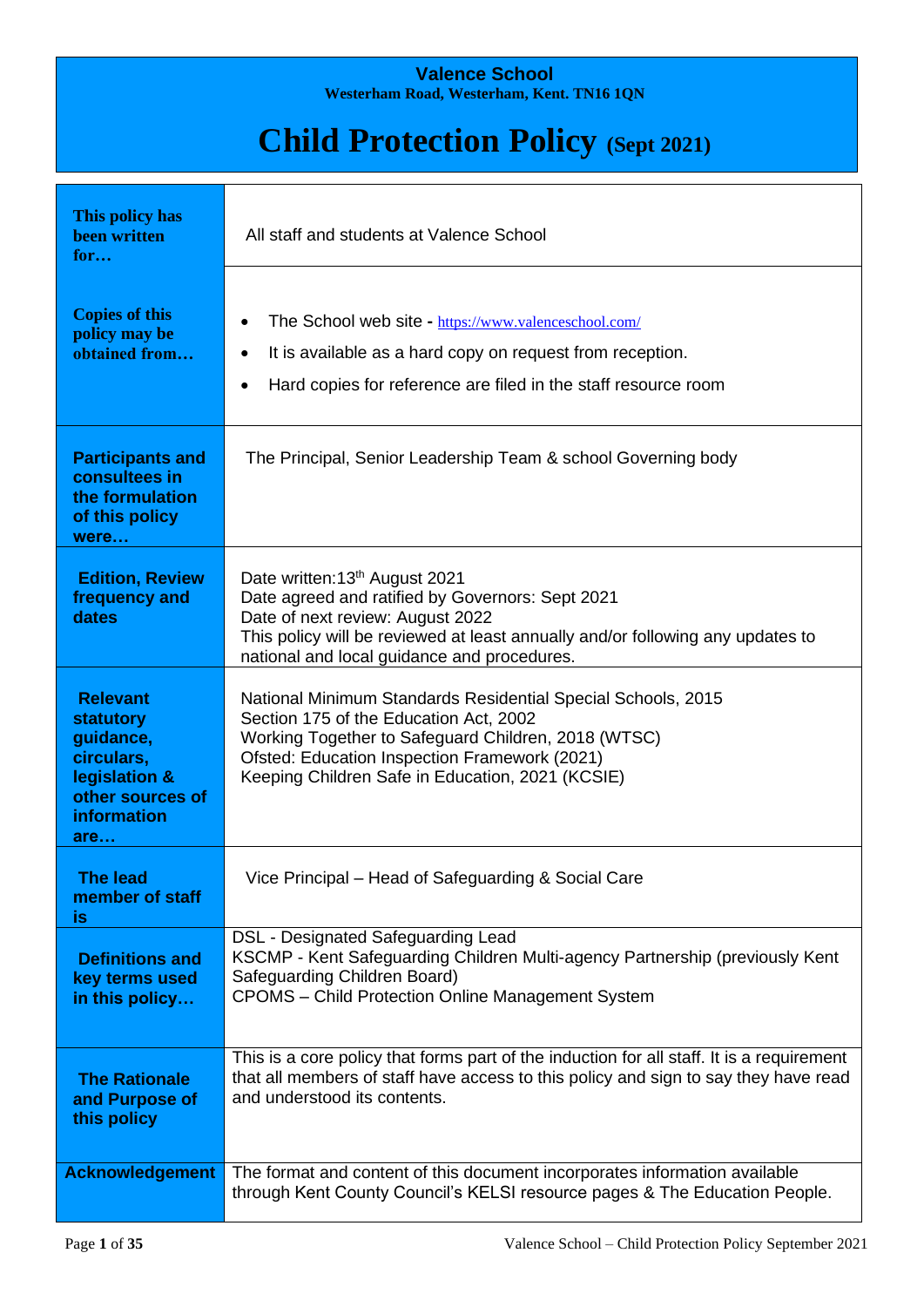| <b>Key Personnel</b> | The Designated Safeguarding Lead (DSL) for child protection is:                                                                                                                           |
|----------------------|-------------------------------------------------------------------------------------------------------------------------------------------------------------------------------------------|
|                      | <b>Lisa Kavanagh</b> (Vice Principal – Head of Safeguarding & Social Care)<br>Contact details: email: <b>Ikavanagh@valence.kent.sch.uk</b><br>tel: 01959 567810 (ext 1103) / 07912 124724 |
|                      | The deputy Designated Safeguarding Leads are:                                                                                                                                             |
|                      | <b>Roland Gooding (Principal)</b><br>Contact details: email: rgooding@valence.kent.sch.uk<br>tel: 01959 565627 (ext 1100) / 07896905605                                                   |
|                      | <b>Matt Strange</b> (Vice Principal – Teaching & Learning)<br>Contact details: email: mstrange@valence.kent.sch.uk<br>tel; 01959 562156 (ext 1102) / 07894483673                          |
|                      | Jo Chivers (Residential Care Manager)<br>Contact details: email: jchivers@valence.kent.sch.uk<br>tel: 01959 567819 (ext 1104) / 07896905095                                               |
|                      | <b>Zena Belton</b> (Assistant Principal)<br>Contact details: email: zbelton@valence.kent.sch.uk<br>tel:01959 567811 (ext 1106) / 07894483666                                              |
|                      | <b>Vanessa Murray (Assistant Principal)</b><br>Contact details: email: vmurray@valence.kent.sch.uk<br>Tel. 01959 562156 (ext 2270)                                                        |
|                      | The nominated Governor for Safeguarding is:                                                                                                                                               |
|                      | <b>Carys Long</b> (Safeguarding Governor)<br>Contact details: email: clong@valence.kent.sch.uk                                                                                            |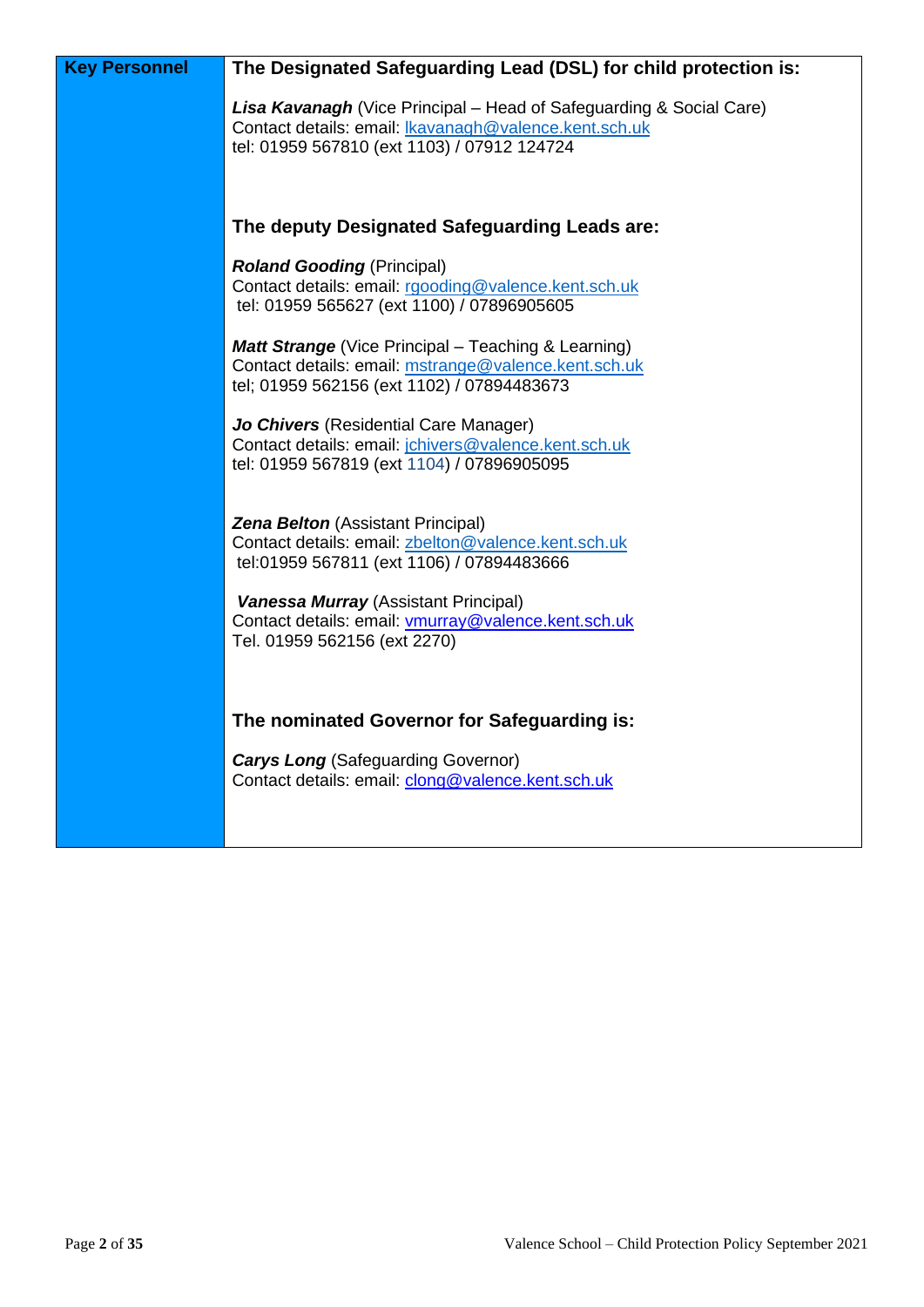# **What to do if you have a welfare concern**

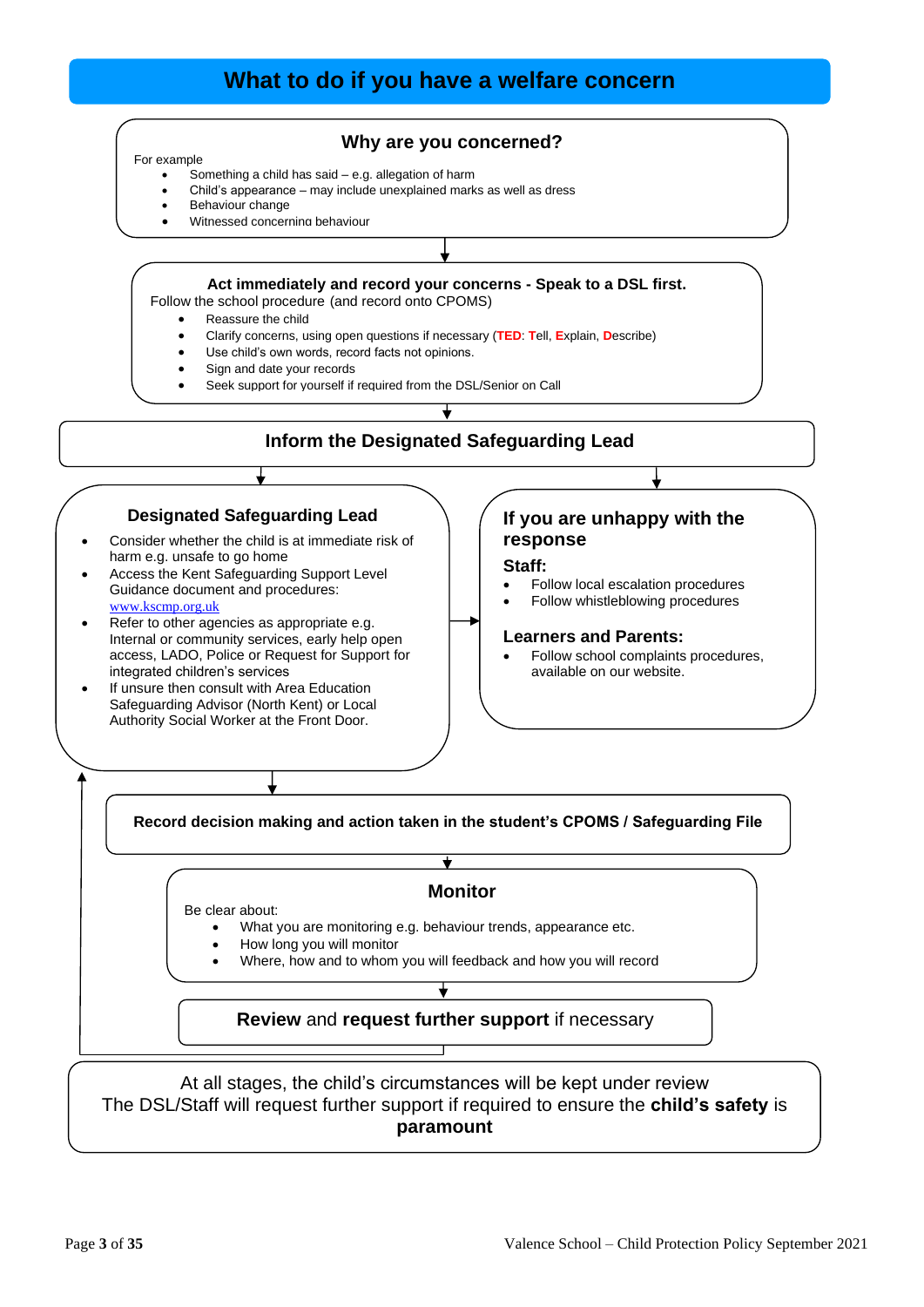# **Introduction and Ethos**

- Valence School recognises it has a statutory responsibility to safeguard and promote the welfare of all children. Safeguarding is everybody's responsibility and all those directly connected (staff, volunteers, governors, leaders, parents, families and learners) are an important part of the wider safeguarding system for children and have an essential role to play in making this community safe and secure.
- Staff working with children at Valence School are advised to maintain an attitude of 'it could happen here' where safeguarding is concerned. When concerned about the welfare of a child, staff will always act in the best interests of the child and if any member of our community has a safeguarding concern about any child or adult, they should act and act immediately.
- Valence School believes that the best interests of children always come first. All children (defined as those up to the age of 18) have a right to be heard and to have their wishes and feelings taken into account and all children regardless of age, gender, ability, culture, race, language, religion or sexual identity, have equal rights to protection.
- Valence School recognises the importance of providing an ethos and environment within the school that will help children to be safe and feel safe. In our school children are respected and encourage to talk openly. We will ensure children's wishes and feelings are taken into account when determining what safeguarding action to take and what services to provide.
- Our core safeguarding principles are:
	- o **Prevention**
		- positive, supportive, safe culture, curriculum and pastoral opportunities for children, safer recruitment procedures.
	- o **Protection**
		- following the agreed procedures, ensuring all staff are trained and supported to recognise and respond appropriately and sensitively to safeguarding concerns.
	- o **Support**
		- for all learners, parents and staff, and where appropriate specific interventions are required for those who may be at risk of harm.
	- o **Working with parents and other agencies**
		- to ensure timely, appropriate communications and actions are undertaken when safeguarding concerns arise.
- The procedures contained in this policy apply to all staff, including and governors, temporary or third-party agency staff and volunteers) and are consistent with those outlined within KCSIE 2021.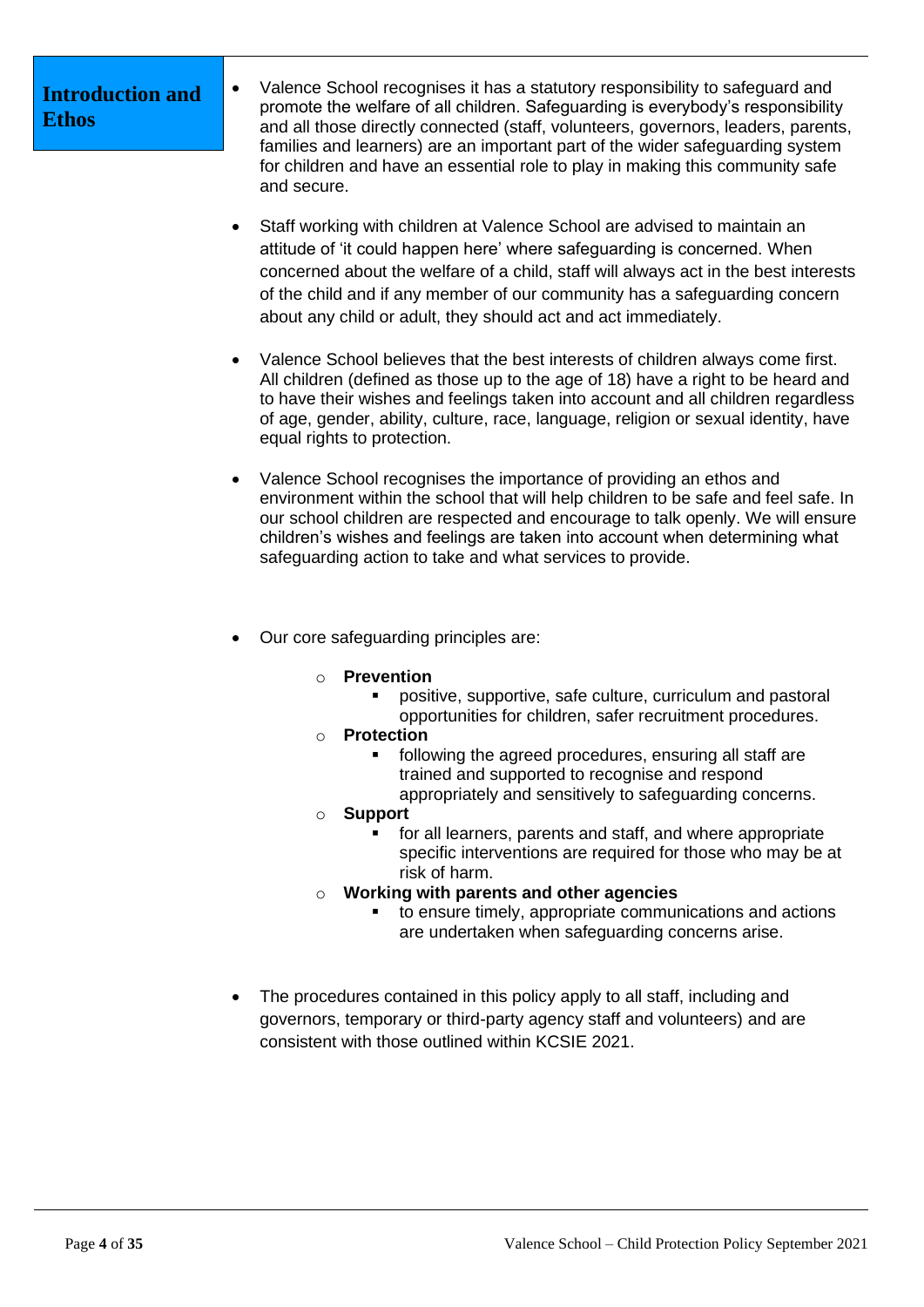# **Definition of**

- **Safeguarding** In line with KCSIE 2021, safeguarding and promoting the welfare of **Safeguarding** children is defined for the purposes of this policy as:
	- o protecting children from maltreatment
	- o preventing impairment of children's mental and physical health or development
	- o ensuring that children grow up in circumstances consistent with the provision of safe and effective care, and
	- o taking action to enable all children to have the best outcomes.
	- Valence School acknowledges that safeguarding includes a wide range of specific issues including (but not limited to):
		- o Abuse and neglect
		- o Bullying, including cyberbullying
		- o Children with family members in prison
		- o Children Missing Education (CME)
		- o Child missing from home or care
		- o Child Sexual Exploitation (CSE)
		- o Child Criminal Exploitation (CCE)
		- o Contextual safeguarding (risks outside the family home)
		- o County lines and gangs
		- o Domestic abuse
		- o Drugs and alcohol misuse
		- o Fabricated or induced illness
		- o Faith abuse
		- o Gender based abuse and violence against women and girls
		- o Hate
		- o Homelessness
		- o Human trafficking and modern slavery
		- o Mental health
		- o Nude or semi-nude image sharing, aka youth produced/involved sexual imagery or "Sexting"
		- o Online safety
		- o Peer on peer abuse
		- o Preventing radicalisation and extremism
		- o Private fostering
		- o Relationship abuse
		- o Serious violence
		- o Sexual violence and sexual harassment
		- o So-called 'honour-based' abuse, including Female Genital Mutilation (FGM) and forced marriage
		- o Upskirting

(Also see Part One and Annex B within 'Keeping Children Safe in Education' 2021)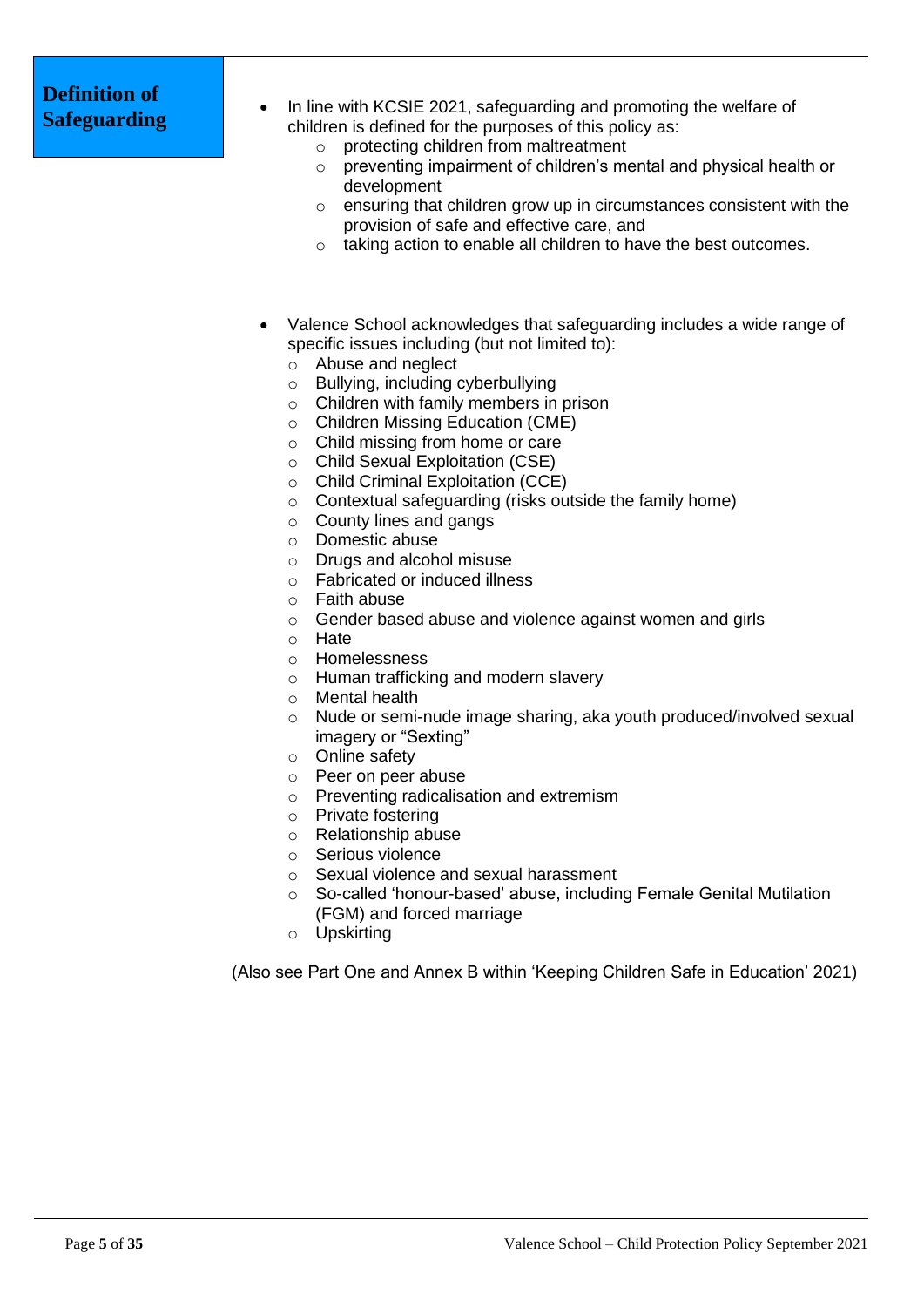| <b>Context</b>                                           | This policy is implemented in accordance with our compliance with the<br>statutory guidance from the Department for Education, 'Keeping Children Safe<br>in Education' 2021 (KCSIE) which requires individual schools and colleges to<br>have an effective child protection policy.<br>This policy has been developed in accordance with the principles<br>established by the Children Acts 1989 and 2004 and related guidance. This<br>includes but is not limited to:<br>Keeping Children Safe in Education 2021 (KCSIE)<br>$\circ$<br>Working Together to Safeguard Children 2018 (WTSC)<br>$\circ$<br>Ofsted: Education Inspection Framework 2021<br>$\circ$<br>Framework for the Assessment of Children in Need and their<br>$\circ$<br>Families 2000<br>Kent and Medway Safeguarding Children Procedures<br>$\circ$<br>Early Years and Foundation Stage Framework 2021 (EYFS)<br>$\circ$<br>The Education Act 2002<br>$\circ$<br>Section 175 of the Education Act 2002 requires school governing bodies,<br>$\bullet$<br>local education authorities and further education institutions to make<br>arrangements to safeguard and promote the welfare of all children who are<br>pupils at a school, or who are students under 18 years of age. Such<br>arrangements will have to have regard to any guidance issued by the<br>Secretary of State.<br>Valence School is currently operating in response to coronavirus (Covid-<br>19), however, our safeguarding principles, remain the same. We will<br>continue to follow government guidance and will amend this policy and our<br>approaches, as necessary.<br>As a result of the Covid-19 pandemic some members of our<br>$\circ$<br>community may have been exposed to a range of adversity and<br>trauma including bereavement, anxiety and in some cases<br>increased welfare and safeguarding risks. We will work with local<br>services, such as health and the local authority, to ensure<br>necessary support is in place. |
|----------------------------------------------------------|---------------------------------------------------------------------------------------------------------------------------------------------------------------------------------------------------------------------------------------------------------------------------------------------------------------------------------------------------------------------------------------------------------------------------------------------------------------------------------------------------------------------------------------------------------------------------------------------------------------------------------------------------------------------------------------------------------------------------------------------------------------------------------------------------------------------------------------------------------------------------------------------------------------------------------------------------------------------------------------------------------------------------------------------------------------------------------------------------------------------------------------------------------------------------------------------------------------------------------------------------------------------------------------------------------------------------------------------------------------------------------------------------------------------------------------------------------------------------------------------------------------------------------------------------------------------------------------------------------------------------------------------------------------------------------------------------------------------------------------------------------------------------------------------------------------------------------------------------------------------------------------------------------------------------------------------------------------------------------------------|
| <b>Related</b><br><b>Safeguarding</b><br><b>Policies</b> | This policy is one of a series in the school's integrated safeguarding portfolio<br>and should be read in conjunction with the policies as listed below:<br>Behaviour Management, linked to the Use of Physical Intervention<br>$\circ$<br>Searching, screening and confiscation<br>$\circ$<br>Online Safety and Social Media and mobile technology<br>$\circ$<br>Anti-Bullying<br>$\circ$<br>Data Protection and Information Sharing<br>$\circ$<br>Image Use<br>$\circ$<br>Relationship and Sex Education (RSE)<br>$\circ$<br>Personal and Intimate Care<br>$\circ$<br>Health and Safety, including plans for school reopening<br>$\circ$<br>Attendance<br>$\circ$<br>Risk Assessments (e.g. school trips, use of technology, school<br>$\circ$<br>reopening)<br><b>First Aid and Accidents</b><br>$\circ$                                                                                                                                                                                                                                                                                                                                                                                                                                                                                                                                                                                                                                                                                                                                                                                                                                                                                                                                                                                                                                                                                                                                                                                 |

- o Managing Allegations Against Staff
- o Staff Behaviour Policy (including Acceptable Use of Technology)
- o Safer Recruitment
- o Whistleblowing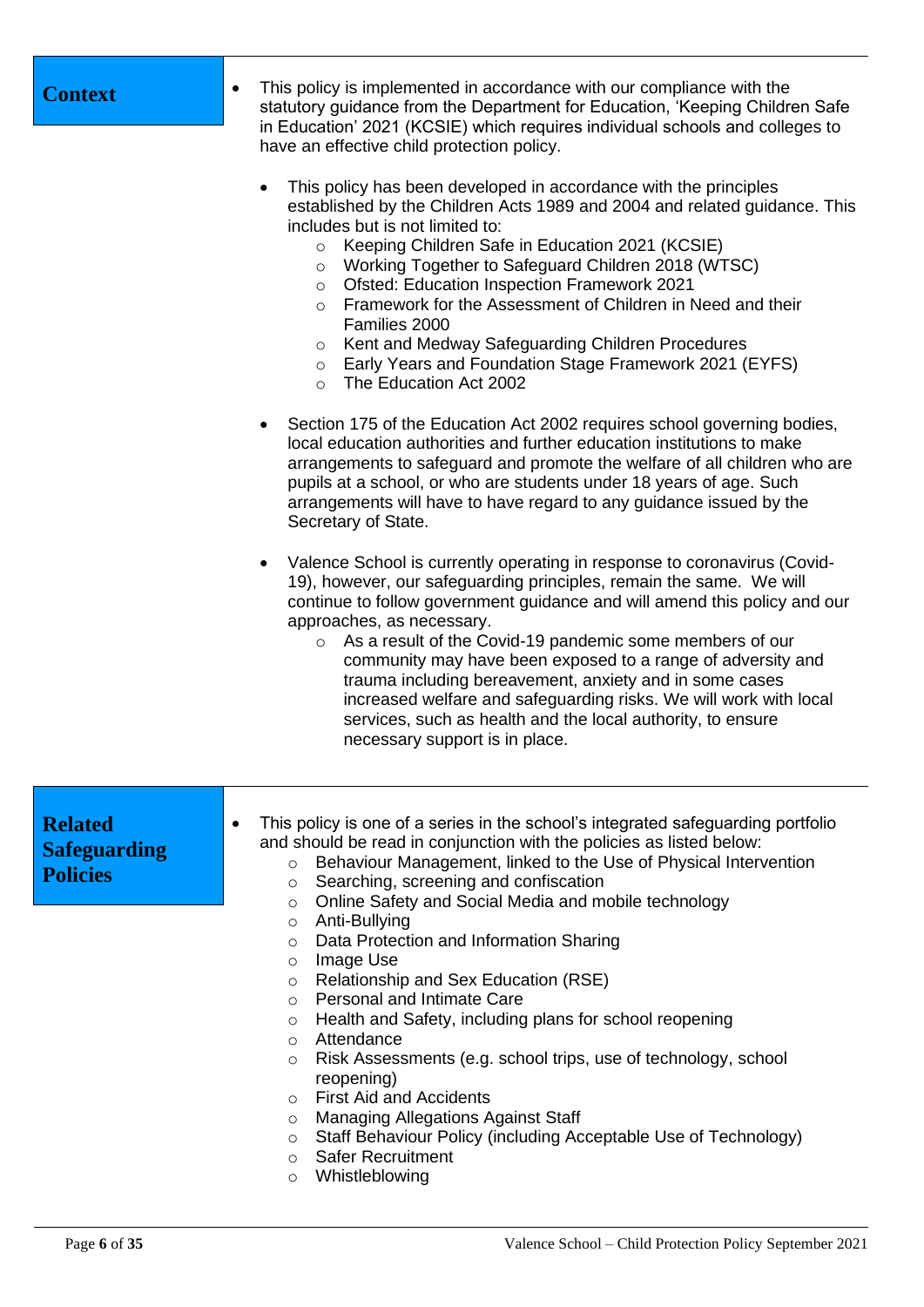| <b>Policy</b>  |
|----------------|
| monitoring,    |
| compliance and |
| review         |

- The school will review this policy at least annually (as a minimum) and will update it as needed, so that it is kept up to date with safeguarding issues as they emerge and evolve, including lessons learnt. The policy will also be revised following any national or local updates, significant local or national safeguarding events and/or learning, and/or any changes to our own procedures.
- All staff (including temporary staff and volunteers) will be provided with a copy of this policy and Part One and/or Annex A of KCSIE 2021 as appropriate. Copies are available in Reception, the staff room and via the school's website.
- Parents/carers can obtain a copy of the school's Child Protection Policy and other related policies on request. Additionally, our policies can be viewed via the school/college website.
- The policy forms part of our School Development Plan and will be reviewed annually by the governing body/proprietor/leadership who has responsibility for oversight of safeguarding and child protection systems.
- The Designated Safeguarding Lead and Principal will ensure regular reporting on safeguarding activity and systems to the governing body. The governing body will not receive details of individual learner situations or identifying features of families as part of their oversight responsibility.

| <b>Key</b><br><b>Responsibilities</b> | <b>Governance and Leadership</b>                                                                                                                                                                                                                                                                                                                                                                     |
|---------------------------------------|------------------------------------------------------------------------------------------------------------------------------------------------------------------------------------------------------------------------------------------------------------------------------------------------------------------------------------------------------------------------------------------------------|
|                                       | The governing body and leadership team have a strategic responsibility for<br>our safeguarding arrangements and will comply with their duties under<br>legislation.                                                                                                                                                                                                                                  |
|                                       | • The governing body have regard to the KCSIE 2021 guidance and will<br>ensure our policies, procedures and training is effective and complies with<br>the law at all times.                                                                                                                                                                                                                         |
|                                       | The school has a nominated governor for safeguarding (Carys Long). The<br>$\bullet$<br>nominated governor will support the DSL and have oversight in ensuring that<br>the school has an effective policy which interlinks with other related policies,<br>that locally agreed procedures are in place and being followed, and that the<br>policies are reviewed at least annually and when required. |
|                                       | • The governing body and leadership team will ensure that the DSL is supported<br>in their role and is provided with sufficient time so they can provide appropriate<br>support to staff and children regarding any safeguarding and welfare<br>concerns.                                                                                                                                            |
|                                       | The Principal will ensure that our child protection and safeguarding policies<br>$\bullet$<br>and procedures adopted by the governing body, are understood, and followed<br>by all staff.                                                                                                                                                                                                            |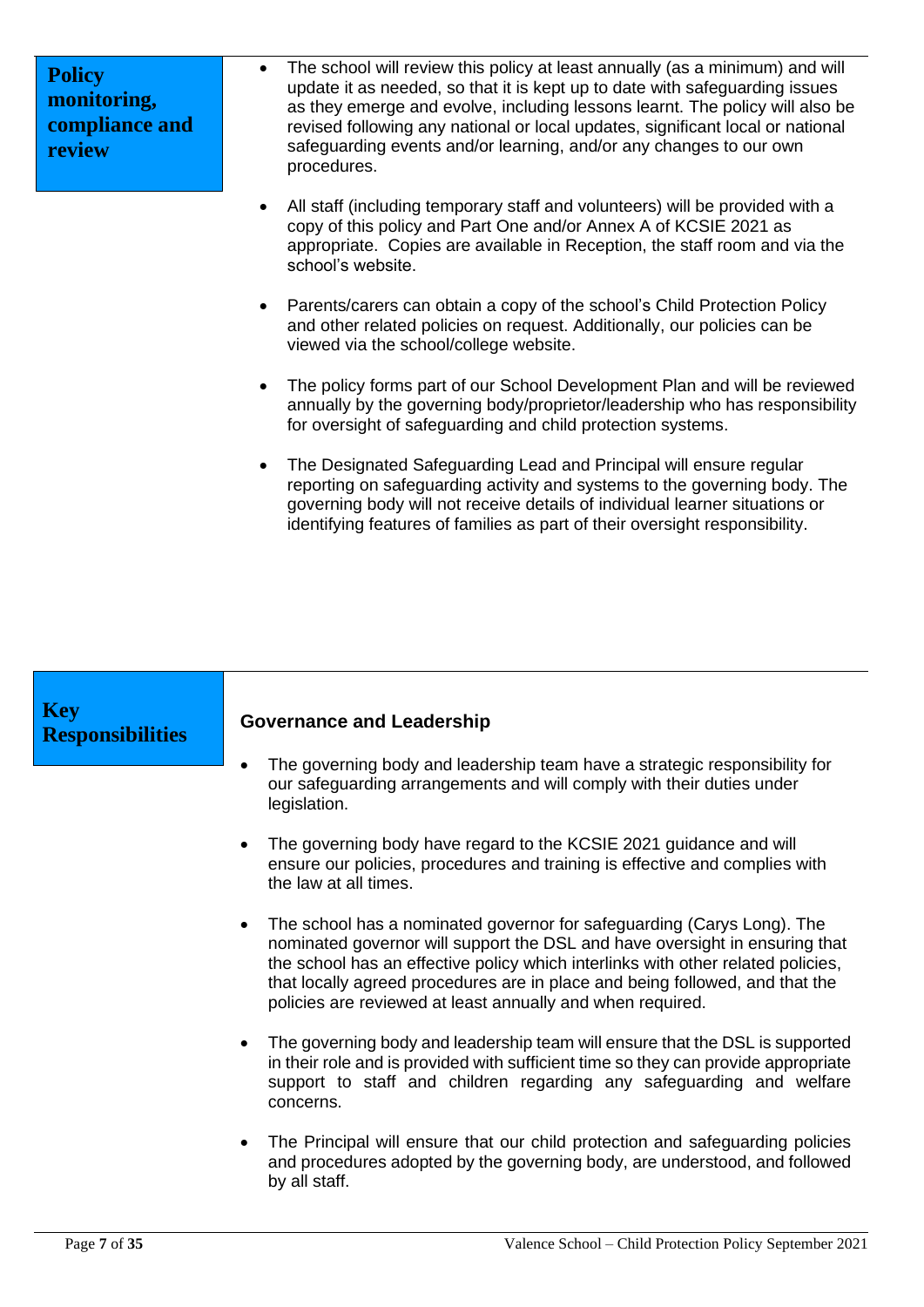# **Key Responsibilities**

# **Designated Safeguarding Lead (DSL)**

- The school has appointed a member of the leadership team, Lisa Kavanagh (Vice Principle – Head of Safeguarding & Social Care) as the Designated Safeguarding Lead (DSL). The DSL has the overall responsibility for the day to day oversight of safeguarding and child protection systems (including online safety) in school. Whilst the activities of the DSL may be delegated to the deputies, the ultimate lead responsibility for safeguarding and child protection remains with the DSL and this responsibility will not be delegated.
- The school has also appointed Deputy DSLs who will have delegated responsibilities and act in the DSLs absence

# • **The role of the DSL**

To carry out functions as identified in Annex C of KCISE 2021**.** This includes:

- o Acting as the central contact point for all staff to discuss any safeguarding concerns
- o Maintaining a confidential recording system for safeguarding and child protection concerns
- o Coordinating safeguarding action for individual children
	- When supporting children with a social worker or looked after children the DSL should have the details of the child's social worker and the name of the virtual school head in the authority that looks after the child (with the DSL liaising closely with the designated teacher)
- $\circ$  Liaising with other agencies and professionals in line with KCSIE 2021 and WTSC 2018
- o Ensuring that locally established procedures as put in place by the three safeguarding partners as part of the Kent Safeguarding Children Multi-Agency Partnership procedures (KSCMP), including referrals, are followed, as necessary.
- o Representing, or ensure the school is appropriately represented at multi-agency safeguarding meetings (including child protection conferences)
- o Managing and monitoring the school role in any multi-agency plan for a child.
- o Being available for staff in the school to discuss any safeguarding concerns whilst the school is open (including residential hours).
- o Helping promote educational outcomes by sharing the information about the welfare, safeguarding and child protection issues that children, including children with a social worker, are experiencing, or have experienced, with teachers and school leadership staff.
- o Ensuring adequate and appropriate DSL cover arrangements in response to any closures and out of hours and/or out of term activities.
- o Ensuring all staff access appropriate safeguarding training and relevant updates in line with the recommendations within KCSIE.
- o Informing the Principal of any significant safeguarding issues.
- The DSL will undergo appropriate and specific training to provide them with the knowledge and skills required to carry out their role. Deputy DSLs will be trained to the same standard as the DSL. The DSLs training will be updated formally at least every two years, but their knowledge and skills will be updated through a variety of methods at regular intervals and at least annually.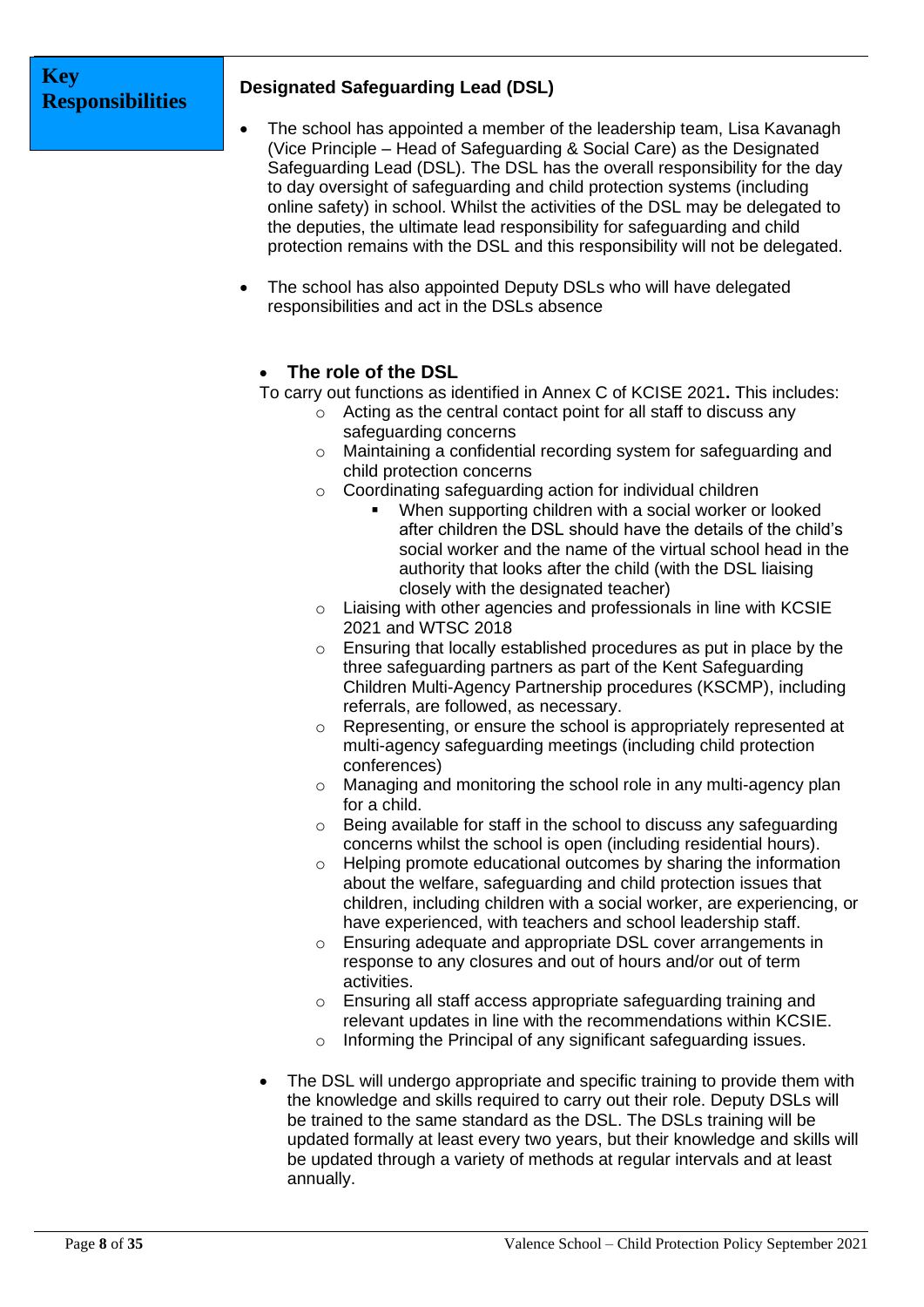### **Members of Staff**

### **All members of staff have a responsibility to:**

- Provide a safe environment in which children can learn.
- Be aware of the indicators of abuse and neglect so that they can identify cases of children who may need help or protection.
- Know what to do if a child tells them that he or she is being abused or neglected and understand the impact abuse and neglect can have upon a child.
- Be able to identify and act upon indicators that children are, or at risk of developing mental health issues.
- Be prepared to identify children who may benefit from early help.
- Understand the early help process and their role in it.
- Understand the school's safeguarding policies and systems.
- Undertake regular and appropriate training which is regularly updated.
- Be aware of the local process of making referrals to children's social care and statutory assessment under the Children Act 1989.
- Know how to maintain an appropriate level of confidentiality.
- Reassure children who report concerns that they are being taken seriously and that they will be supported and kept safe.

# **Children and Young People**

### **All children and young people (students) have a right to:**

- Feel safe, be listened to, and have their wishes and feelings taken into account.
- Confidently report abuse, knowing their concerns will be treated seriously, and knowing they can safely express their views and give feedback.
- Contribute to the development of the school's safeguarding policies.
- Receive help from a trusted adult.
- Learn how to keep themselves safe, including online.

### **Parents and Carers**

### **Parents/carers have a responsibility to:**

- Understand and adhere the relevant school/policies and procedures.
- Talk to their children about safeguarding issues with their children & support the school in their safeguarding approaches.
- Identify behaviours which could indicate that their child is at risk of harm including online and seek help and support from the school, or other agencies.

Parents can obtain a copy of the school Child Protection Policy and other related policies on request and can view them via the school website.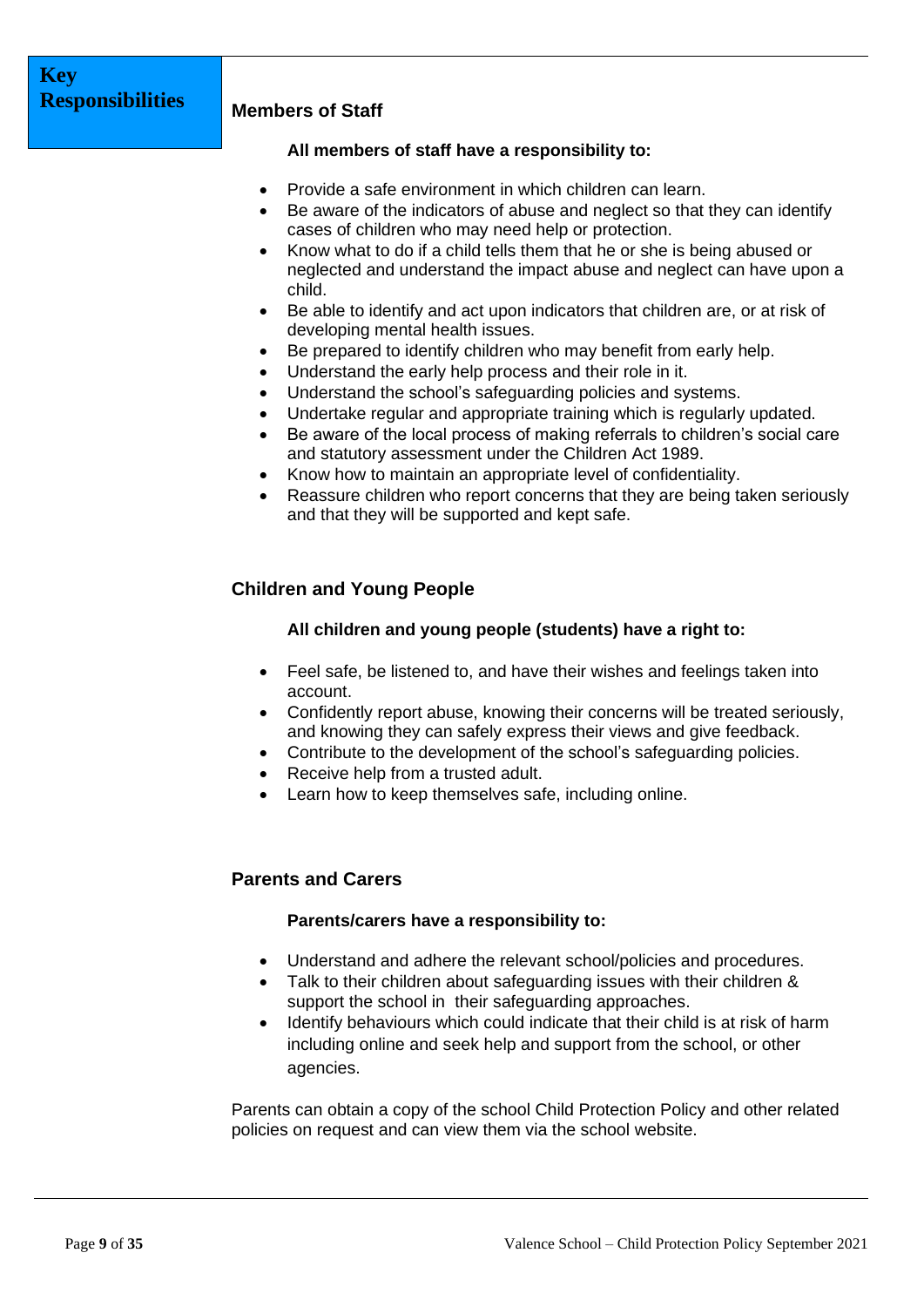# **Recognition and Types of Abuse and Neglect**

- All staff are made aware of the definitions and indicators of abuse and neglect as identified by Working Together to Safeguard Children (2018) and Keeping Children Safe in Education 2021. This is outlined locally within the [Kent Support Levels Guidance](https://www.kscmp.org.uk/guidance/kent-support-levels-guidance).
- In assessing whether a child may be suffering actual or potential harm there are four categories of abuse:
	- **Physical abuse**
	- **Sexual abuse**
	- **Emotional abuse**
	- **Neglect**

*For further information see Appendix 1*.

- Valence School recognises that concerns may arise in many different contexts and can vary greatly in terms of their nature and seriousness. The indicators of child abuse and neglect can vary from child to child. Children develop and mature at different rates, so what appears to be worrying behaviour for a younger child might be normal for an older child. It is important to recognise that indicators of abuse and neglect do not automatically mean a child is being abused however all concerns should be taken seriously and will be explored by the DSL on a case-by-case basis.
- Valence School recognises abuse, neglect, and safeguarding issues are rarely standalone events and cannot always be covered by one definition or one label alone. In many cases, multiple issues will overlap with one another, therefore staff will always be vigilant and always raise concerns with a DSL.
- Parental behaviors can indicate child abuse or neglect, so staff will be alert to parent-child interactions or concerning parental behaviours; this could include parents who are under the influence of drugs or alcohol or if there is a sudden change in their mental health.
- Children may report abuse happening to themselves, their peers or their family members. All reports made by children to staff will be taken seriously and will be responded to in line with this policy.
- Safeguarding incidents and/or behaviours can be associated with factors and risks outside the school. Children can be at risk of abuse or exploitation in situations outside their families; extra-familial harms take a variety of different forms and children can be vulnerable to multiple harms including (but not limited to) sexual exploitation, criminal exploitation, sexual abuse, serious youth violence and county lines.
- Technology can be a significant component in many safeguarding and wellbeing issues. Children are at risk of abuse online as well as face to face and in many cases, abuse will take place concurrently via online channels and in daily life. Children can also abuse their peers online.
- By understanding the indicators or abuse and neglect, we can respond to problems as early as possible and provide the right support and services for the child and their family.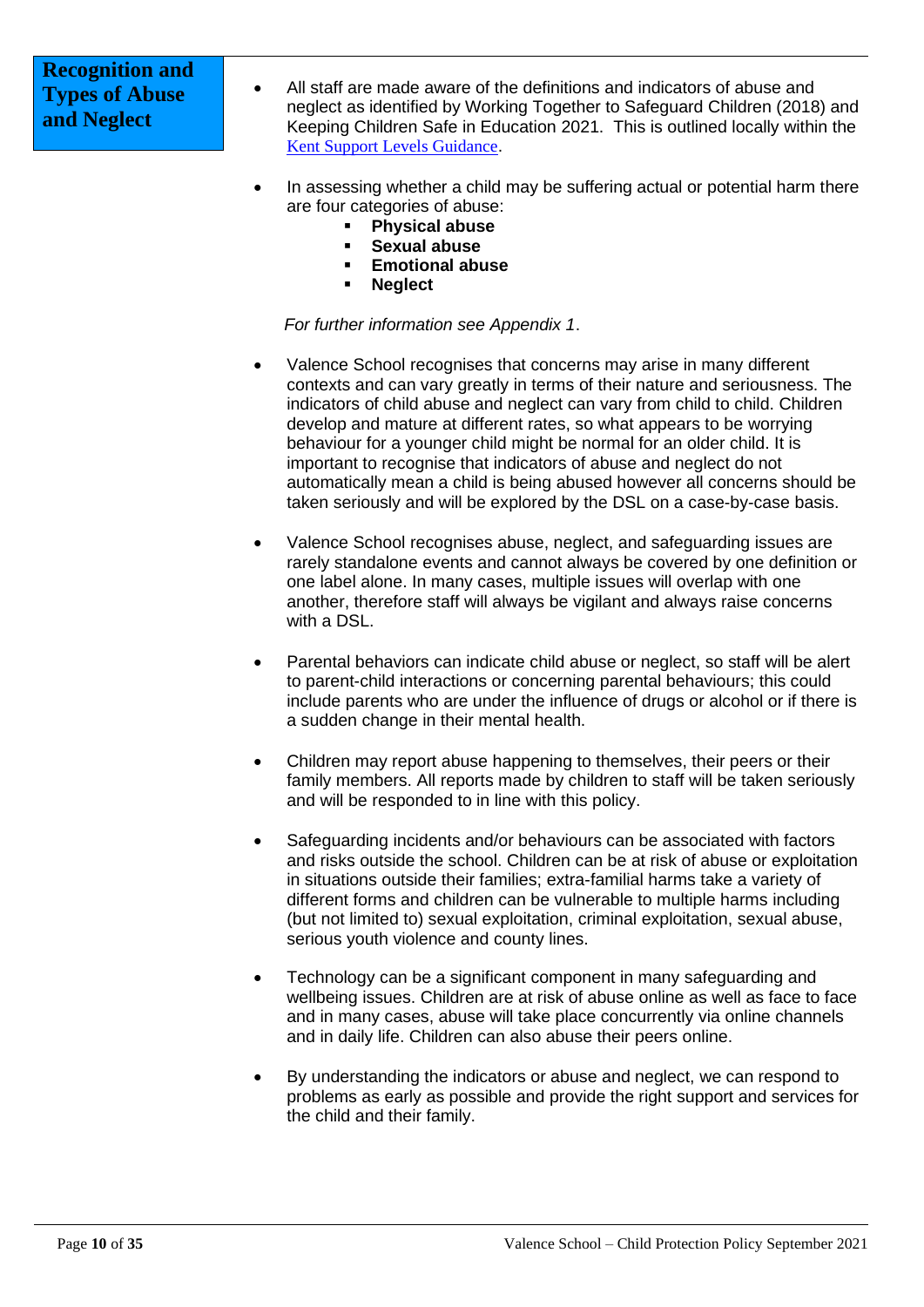# **Recognition and Types of Abuse and Neglect**

• All members of staff are expected to be aware of and follow this approach if they are concerned about a child:



*'[What to do if you are worried a child is being abused'](https://www.gov.uk/government/publications/what-to-do-if-youre-worried-a-child-is-being-abused--2) 2015*

- In all cases, if staff are unsure, they will always speak to the DSL (or deputy).
- Valence School recognises that many of the students have additional or complex needs and are likely to require access to intensive or specialist services to support them.
- If deemed necessary, following a concern about a child's safety or welfare, the searching and screening of children and confiscation of any items, including electronic devices, will be managed in line with the DfE '[Searching,](https://www.gov.uk/government/publications/searching-screening-and-confiscation)  [screening and confiscation at school](https://www.gov.uk/government/publications/searching-screening-and-confiscation)' guidance.

| <b>Responding to</b><br><b>Child Protection</b><br>concerns | If staff are made aware of a child protection concern, they are expected<br>$\bullet$<br>to:                                                                                                                                                                                                                                                                                                                                                                                                                                                                                                                                                            |
|-------------------------------------------------------------|---------------------------------------------------------------------------------------------------------------------------------------------------------------------------------------------------------------------------------------------------------------------------------------------------------------------------------------------------------------------------------------------------------------------------------------------------------------------------------------------------------------------------------------------------------------------------------------------------------------------------------------------------------|
|                                                             | listen carefully to the concern and be non-judgmental.<br>$\circ$<br>only use open questions to clarify information where necessary,<br>$\circ$<br>e.g. who, what, where, when or Tell, Explain, Describe (TED).<br>not promise confidentiality as concerns will have to be shared<br>$\circ$<br>further, for example, with the DSL and potentially Integrated<br><b>Children's Services.</b><br>$\circ$ be clear about boundaries and how the report will be progressed.<br>record the concern in line with the school's record keeping<br>$\circ$<br>requirements (CPOMS).<br>inform the DSL (or deputy), as soon as practically possible.<br>$\circ$ |
|                                                             | The DSL or a deputy should always be available to discuss safeguarding<br>$\bullet$<br>concerns. If in exceptional circumstances, a DSL is not available, this should                                                                                                                                                                                                                                                                                                                                                                                                                                                                                   |

not delay appropriate action being taken. Staff should speak to a member of the senior leadership team and/or take advice from Education Safeguarding Service or via consultation with a social worker from the Front Door. In these circumstances, any action taken will be shared with a DSL as soon as is practically possible.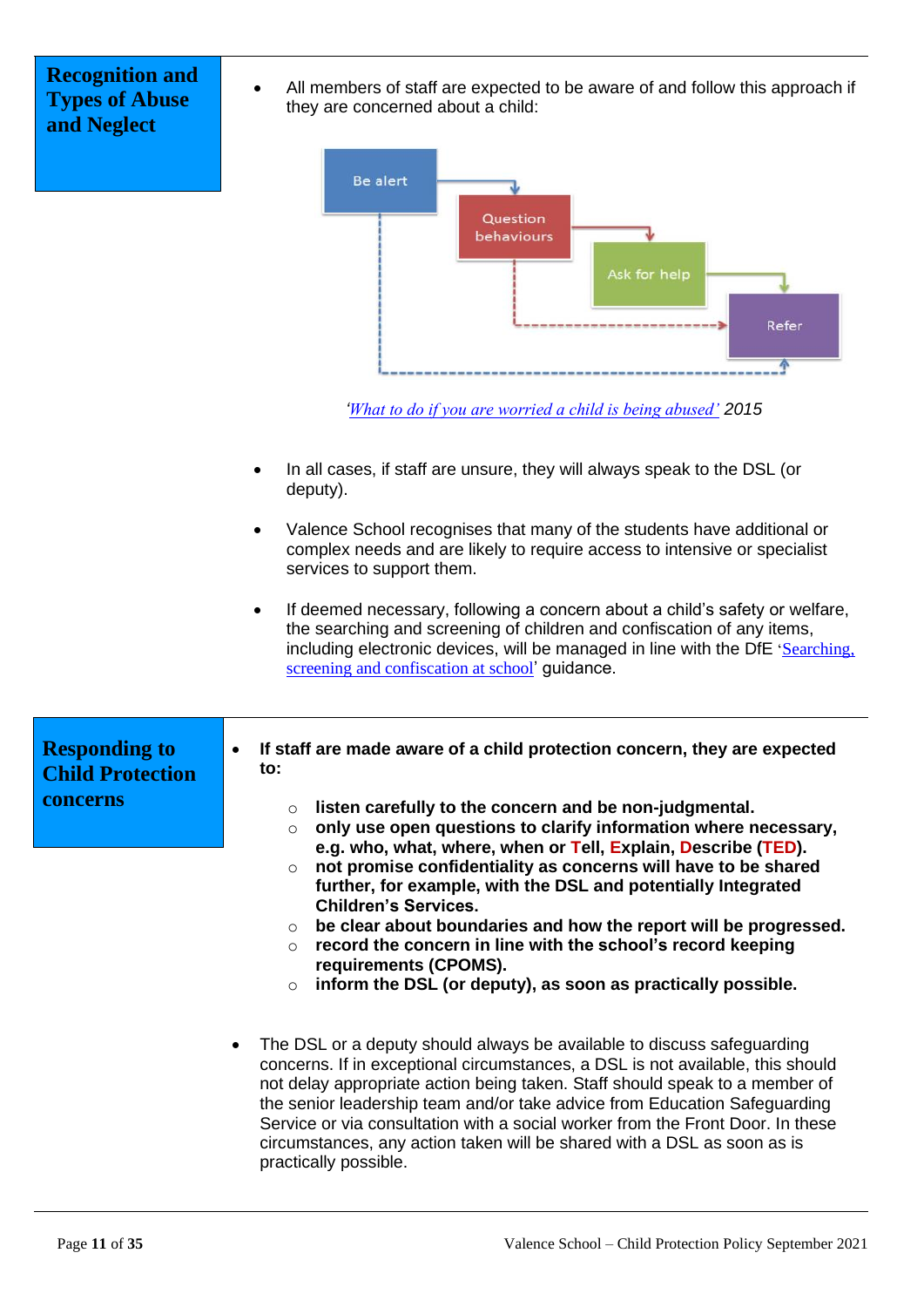| Valence School will respond to concerns in line with the Kent Safeguarding<br>Children Multi-Agency Partnership procedures (KSCMP).<br>The full KSCMP procedures and additional guidance relating to<br>$\circ$<br>reporting concerns and specific safeguarding issues can be found on<br>their website: www.kscmp.org.uk<br>Specific information and guidance to follow with regards to accessing<br>$\circ$<br>Early Help and Preventative Services and/or Children's Social Work |
|-------------------------------------------------------------------------------------------------------------------------------------------------------------------------------------------------------------------------------------------------------------------------------------------------------------------------------------------------------------------------------------------------------------------------------------------------------------------------------------|
| Services as part of Integrated Children's Services (ICS) in Kent can be                                                                                                                                                                                                                                                                                                                                                                                                             |
|                                                                                                                                                                                                                                                                                                                                                                                                                                                                                     |

found here: [www.kelsi.org.uk/support-for-children-and-young](http://www.kelsi.org.uk/support-for-children-and-young-people/integrated-childrens-services)[people/integrated-childrens-services](http://www.kelsi.org.uk/support-for-children-and-young-people/integrated-childrens-services)

- Where a child is suffering, or is likely to suffer from harm, or is in immediate danger, a 'request for support' will be made immediately to Integrated Children's Services (via the 'Front Door') and/or the police, in line with KSCMP procedures.
	- o The school recognises that in situations where there are immediate child protection concerns for a child as identified in line with Support Level Guidance, it is NOT to investigate as a single agency, but to act in line with KSCMP guidance which may involve multi-agency decision making**.**
	- $\circ$  The DSL may seek advice or guidance from their Area Education Safeguarding Advisor from the Education Safeguarding Service before deciding next steps.
	- o They may also seek advice or guidance from a social worker at the Front Door service who are the first point of contact for Integrated Children's Services (ICS).
- In the event of a request for support to the Front Door being necessary, parents/carers will be informed and consent to this will be sought by the DSL in line with guidance provided by KSCMP and ICS. Parents/carers will be informed of this, unless there is a valid reason not to do so, for example, if to do so would put a child at risk of harm or would undermine a criminal investigation.
- All staff are aware of the process for making request for support referrals for statutory assessments under the Children Act 1989, along with the role they might be expected to play in such assessments.
- Where is it is identified a child may benefit from Early Help support (as provided by ICS), the DSL (or deputy) will generally lead as appropriate and make a request for support via the Front Door.
	- o The DSL will keep all early help cases under constant review and consideration will be given to escalating concerns to the Front Door or seeking advice via the Education Safeguarding Service if the situation does not appear to be improving or is getting worse.
- If, after a request for support or any other planned external intervention, a child's situation does not appear to be improving or there is a concern regarding decisions made, the DSL will consider following [KSCMP escalation](https://www.proceduresonline.com/kentandmedway/chapters/p_resolution.html)  [procedures](https://www.proceduresonline.com/kentandmedway/chapters/p_resolution.html) to ensure their concerns have been addressed and, most importantly, that the child's situation improves. DSLs may request support with this via the Education Safeguarding Service.
- Valence School is an [Operation Encompass School.](https://www.operationencompass.org/) This means we work in partnership with Kent Police to provide support to children experiencing domestic abuse.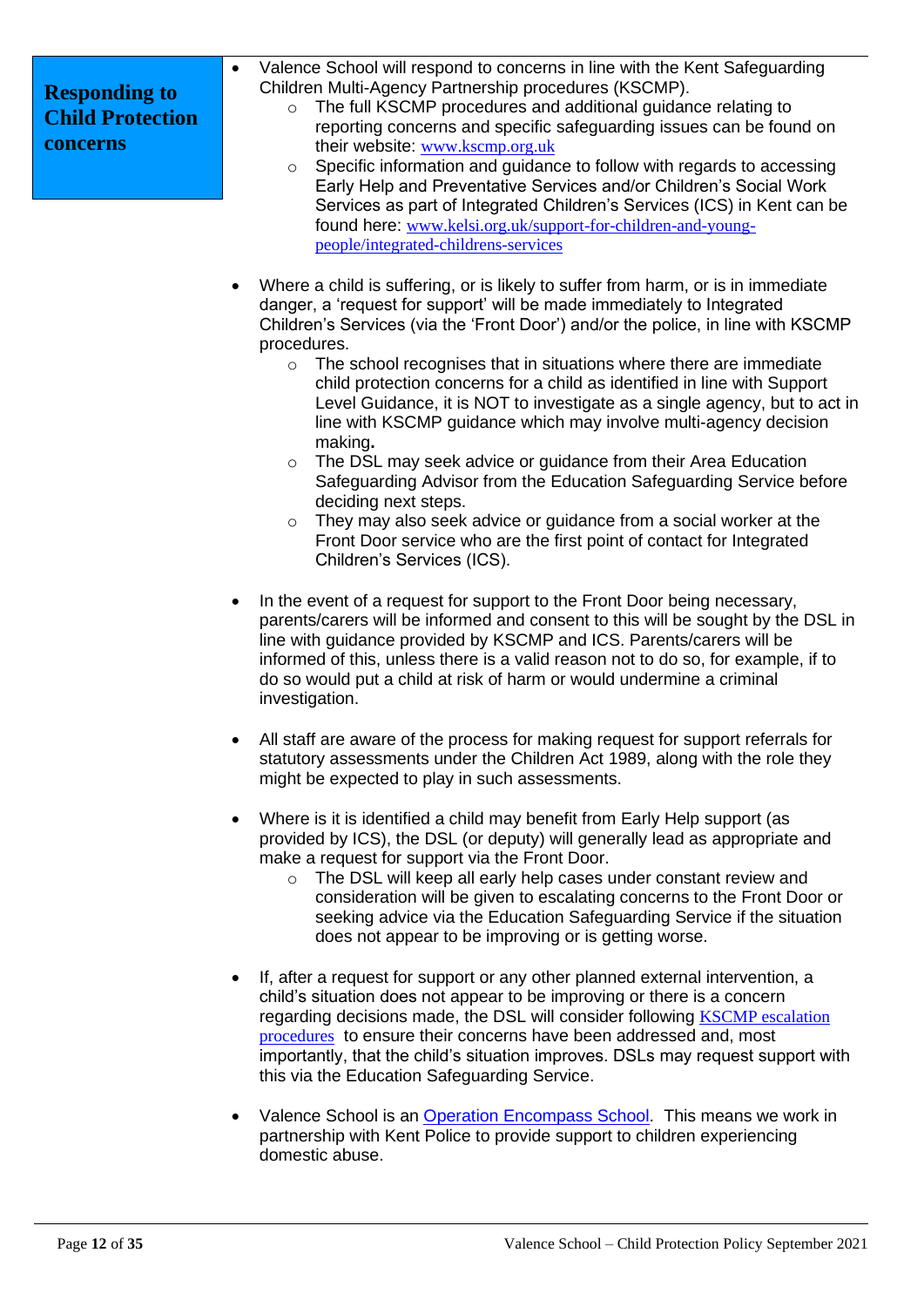# **Safeguarding and Child Protection Procedures**

- The DSL may seek advice or guidance from their Area Education Safeguarding Advisor before deciding next steps. They may also seek advice or guidance from the student's allocated social worker or a social worker at the Front Door service who are the first point of contact for Integrated Children's Services (ICS) if the student is not open to ICS.
- In the event of a request for support to the Front Door being necessary, parents/carers will be informed and consent to this will be sought by the DSL in line with quidance provided by KSCMP.
	- o Parents/carers will be informed unless there is a valid reason not to do so, for example, if to do so would put a child at risk of harm or would undermine a criminal investigation.
- If the DSL is not immediately available to discuss an urgent concern, staff can seek advice from the Deputy DSL. They may also seek advice from the Education Safeguarding Service or via consultation with a social worker from the Front Door. If anyone other than the DSL makes a referral to external services, they will inform the DSL as soon as possible.
- The DSL will keep all early help cases under constant review and consideration will be given to a request for support to the Front Door if the situation does not appear to be improving or is getting worse.
- If, after a request for support or any other planned external intervention, a child's situation does not appear to be improving, the DSL will consider following KSCMP [escalation procedures](https://www.proceduresonline.com/kentandmedway/chapters/p_resolution.html) to ensure their concerns have been addressed and, most importantly, that the child's situation improves. DSLs may request support with this via the Education Safeguarding Service.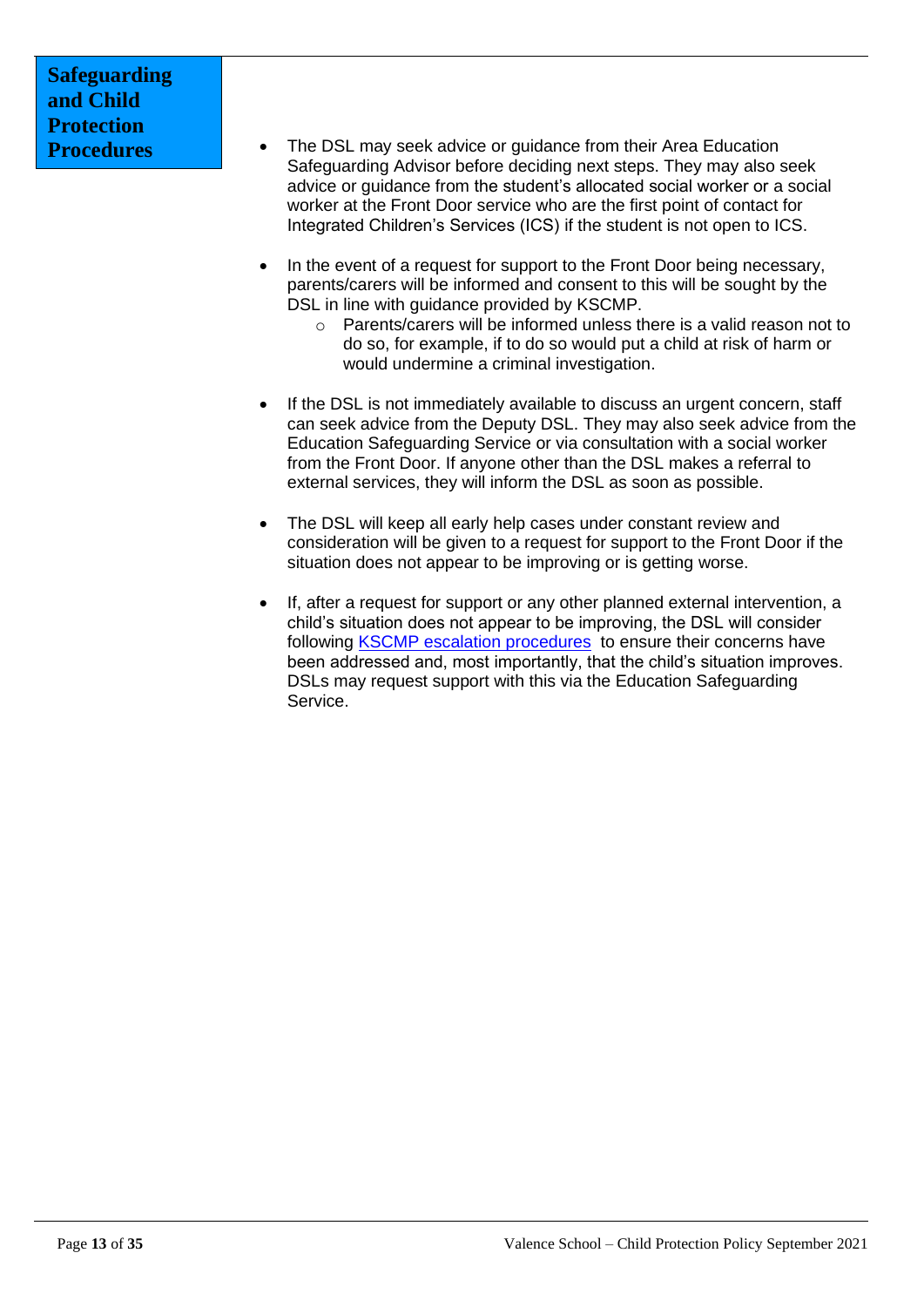| <b>Record Keeping</b>                 | Staff will record any welfare concern that they have about a child on the<br>school's safeguarding system ('CPOMS'), with a body map if injuries have<br>been observed, and promptly notify the DSL. Records will be completed as<br>soon as possible after the incident/event, using the child's words and will be<br>dated by the member of staff.                                                                                                                                                                    |
|---------------------------------------|-------------------------------------------------------------------------------------------------------------------------------------------------------------------------------------------------------------------------------------------------------------------------------------------------------------------------------------------------------------------------------------------------------------------------------------------------------------------------------------------------------------------------|
|                                       | All safeguarding concerns, discussions and decisions (and justifications for<br>those decisions) will be recorded on CPOMS. If members of staff are in any<br>doubt about recording requirements, they should discuss their concerns<br>with a DSL.                                                                                                                                                                                                                                                                     |
|                                       | If staff are unable to access CPOMS, they should seek support from a<br>colleague or DSL.                                                                                                                                                                                                                                                                                                                                                                                                                               |
|                                       | All safeguarding records will include a clear and comprehensive summary<br>٠<br>of the concern, details of how the concern was followed up and resolved<br>and details regarding any action taken, decisions reached and the<br>outcome. Records will reflect information and not personal opinion.                                                                                                                                                                                                                     |
|                                       | Safeguarding records are kept for individual children and are maintained<br>separately from all other records relating to the child in the school.<br>Safeguarding records are kept in accordance with data protection<br>legislation and are retained centrally and securely by the DSL.<br>Safeguarding records are shared with staff on a 'need to know' basis only.                                                                                                                                                 |
|                                       | All safeguarding records will be transferred in accordance with data<br>$\bullet$<br>protection legislation to the child's subsequent school/setting, under<br>confidential and separate cover. These will be given to the new DSL and a<br>receipt of delivery will be obtained.                                                                                                                                                                                                                                       |
|                                       | In addition to the child protection file, the DSL will also consider if it would<br>$\bullet$<br>be appropriate to share any information with the DSL at the new school or<br>college in advance of a child leaving. For example, information that would<br>allow the new school or college to continue to provide support.<br>Where the school receives child protection files, the DSL will ensure key<br>staff will be made aware of relevant information as required.                                               |
| <b>Multi-agency</b><br><b>Working</b> | Valence School recognises and is committed to its responsibility to work within<br>the KSCMP multi-agency safeguarding arrangements. The leadership team<br>and DSL will work to establish strong and co-operative local relationships with<br>professionals in other agencies in line with statutory guidance.                                                                                                                                                                                                         |
|                                       | The school recognises the importance of multi-agency working and is<br>committed to working alongside partner agencies to provide a coordinated<br>response to promote children's welfare and protect them from harm. This<br>includes contributing to KSCMP processes as required, such as, participation<br>in relevant safeguarding multi-agency plans and meetings, including Child<br>Protection Conferences, Core Groups, Strategy Meetings, Child in Need<br>meetings or other early help multi-agency meetings. |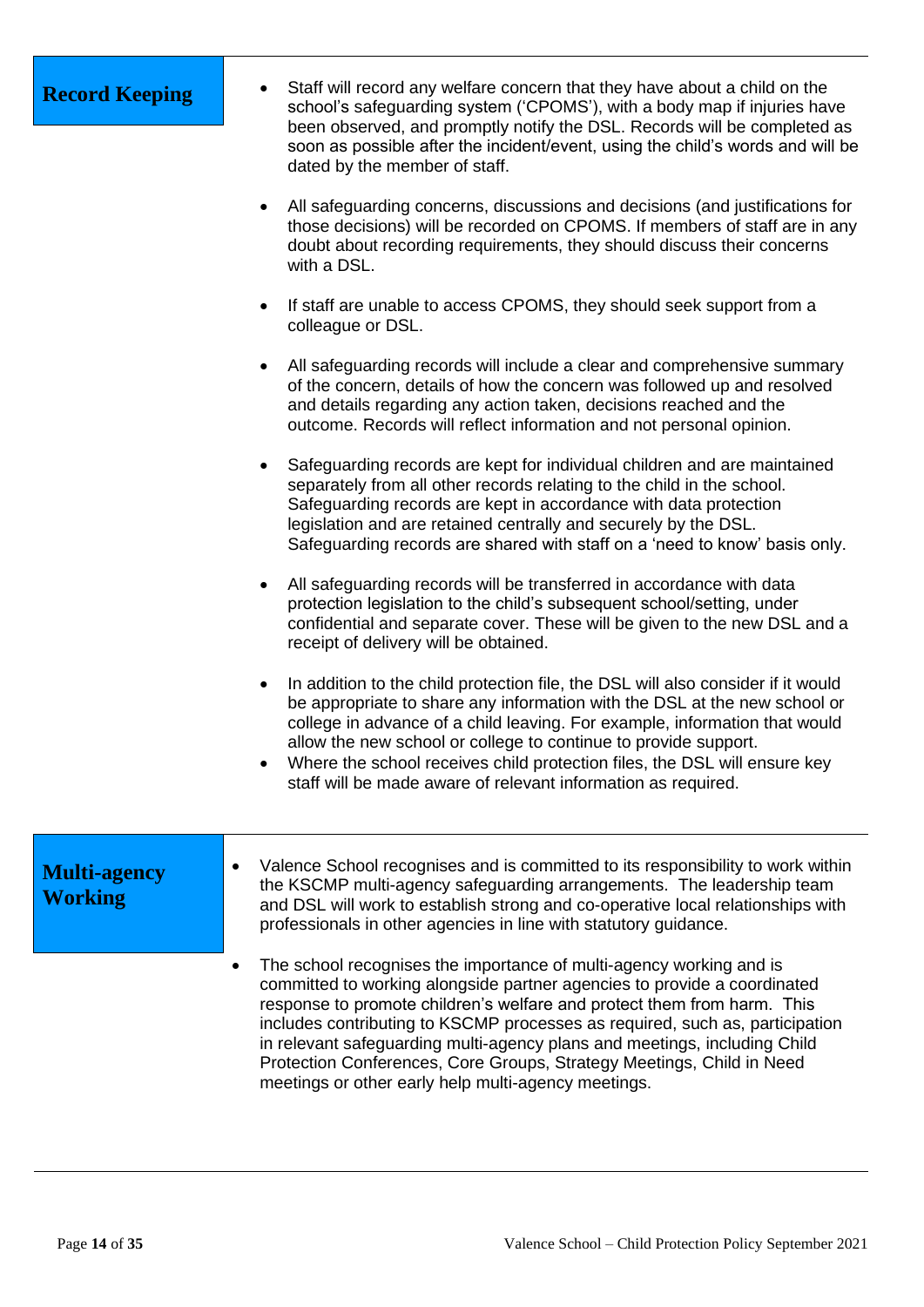| <b>Confidentiality</b><br>and Information<br><b>Sharing</b> | Valence School has a duty and power to hold, use and share relevant<br>information with appropriate agencies in matters relating to child protection at<br>the earliest opportunity as per statutory guidance outlined within KCSIE 2021.<br>The school has an appropriately trained Data Protection Officer (DPO) as<br>$\bullet$<br>required by the General Data Protection Regulations (GDPR) to ensure that<br>our school is complaint with all matters relating to confidentiality and<br>information sharing requirements.                                                                    |
|-------------------------------------------------------------|-----------------------------------------------------------------------------------------------------------------------------------------------------------------------------------------------------------------------------------------------------------------------------------------------------------------------------------------------------------------------------------------------------------------------------------------------------------------------------------------------------------------------------------------------------------------------------------------------------|
|                                                             | The Data Protection Act 2018 and GDPR do not prevent the sharing of<br>information for the purposes of keeping children safe. Fears about sharing<br>information must not be allowed to stand in the way of the need to safeguard<br>and promote the welfare and protect the safety of children (KCSIE 2021). DfE<br>"Information sharing advice for safeguarding practitioners' (2018) provides further<br>detail                                                                                                                                                                                  |
|                                                             | The Principal and DSL will disclose relevant safeguarding information about a<br>student with staff on a 'need to know' basis.                                                                                                                                                                                                                                                                                                                                                                                                                                                                      |
|                                                             | All members of staff must be aware that whilst they have duties to keep<br>information confidential, in line with our confidentiality policy, they also have a<br>professional responsibility to be proactive in sharing information as early as<br>possible to help identify, assess, and respond to risks or concerns about the<br>safety and welfare of children; this may include sharing information with the<br>DSL and with other agencies as appropriate. All staff are aware they cannot<br>promise confidentiality in situations which might compromise a child's safety or<br>wellbeing. |
| <b>Complaints</b>                                           | The school has a <b>Complaints Procedure</b> available to parents, pupils and<br>members of staff and visitors who wish to report concerns. This can be found on<br>the schoool's website.                                                                                                                                                                                                                                                                                                                                                                                                          |
|                                                             | Students and staff are encouraged to report concerns and complaints directly<br>to us, where possible. Alternatively, children, young people, and adults who<br>have experienced abuse at school can contact the NSPCC 'Report Abuse in<br>Education' helpline on 0800 136 663 or via email: help@nspcc.org.uk                                                                                                                                                                                                                                                                                      |
|                                                             | Staff can also access the NSPCC whistleblowing helpline if they do not feel<br>able to raise concerns regarding child protection failures internally.<br>Staff can call 0800 028 0285 (8:00 AM to 8:00 PM Monday to Friday) or<br>email help@nspcc.org.uk.                                                                                                                                                                                                                                                                                                                                          |
|                                                             | The leadership team at Valence School will take all concerns reported seriously<br>and all complaints will be considered and responded to in line with the relevant<br>and appropriate process.<br>Anything that constitutes an allegation against a member of staff,<br>$\circ$                                                                                                                                                                                                                                                                                                                    |

contractor or volunteer will be dealt with in line with the 'Allegations against staff, contractors & volunteers' section of this policy.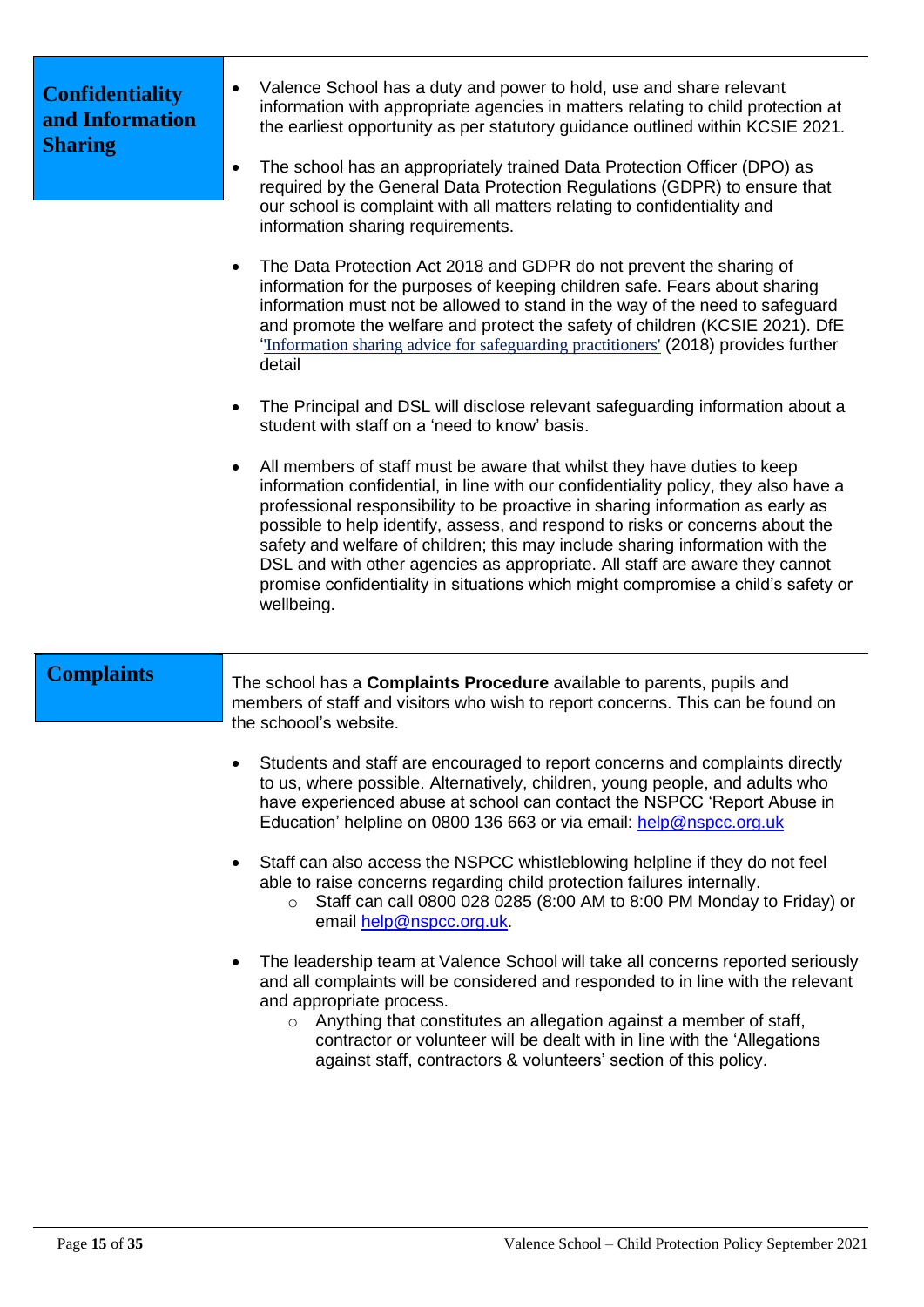The school is aware of a range of specific safeguarding issues and situations that can put children at greater risk of harm. In addition to Part One, DSLs, school leaders and staff who work directly with children will read Annex B of KCSIE 2021 which contains important additional information about specific forms of abuse and safeguarding issues.

Staff are asked to seek advice and guidance from a DSL if they are unsure of the required response to any of these concerns:

# **Peer on Peer Abuse**

- All members of staff recognise that children are capable of abusing their peers, and that it can happen both inside and outside of school and online.
- Valence School recognises that peer on peer abuse can take many forms, including but not limited to:
	- o Bullying, including cyberbullying, prejudice-based and discriminatory bullying
	- o abuse in intimate personal relationships between peers
	- o physical abuse which can include hitting, kicking, shaking, biting, hair pulling, or otherwise causing physical harm
	- o sexual violence and sexual harassment
	- o consensual and non-consensual sharing of nudes and semi-nude images and/or videos (also known as sexting or youth produced sexual imagery)
	- o causing someone to engage in sexual activity without consent, such as forcing someone to strip, touch themselves sexually, or to engage in sexual activity with a third party
	- o upskirting (which is a criminal offence), which typically involves taking a picture under a person's clothing without their permission, with the intention of viewing their genitals or buttocks to obtain sexual gratification, or cause the victim humiliation, distress or alarm
	- o initiation/hazing type violence and rituals
	- Valence School believes that abuse is abuse and it will never be tolerated or dismissed as "banter", "just having a laugh", "part of growing up" or "boys being boys" as this can lead to a culture of unacceptable behaviours and an unsafe environment for children.
	- The school recognises that even if there are no reported cases of peer on peer abuse, such abuse is still likely to be taking place.
	- All staff have a role to play in challenging inappropriate behaviours between peers. Staff recognise that that some peer on peer abuse issues may be affected by gender, age, ability and culture of those involved, i.e. for gender based abuse, girls are more likely to be victims and boys more likely to be perpetrators.
	- Concerns about learner's behaviour, including peer on peer abuse taking place offsite will be responded to as part of a partnership approach with learners and parents/carers. Offsite behaviour concerns will be recorded and responded to in line with existing appropriate policies, for example Anti-Bullying, Acceptable Use, behaviour and child protection policies. (*Section 89(5) of the Education and Inspections Act 2006 gives headteachers a statutory power to discipline pupils for poor behaviour outside of the school premises e.g. when children are not under the lawful control or charge of a member of school staff, to such extent as is reasonable).*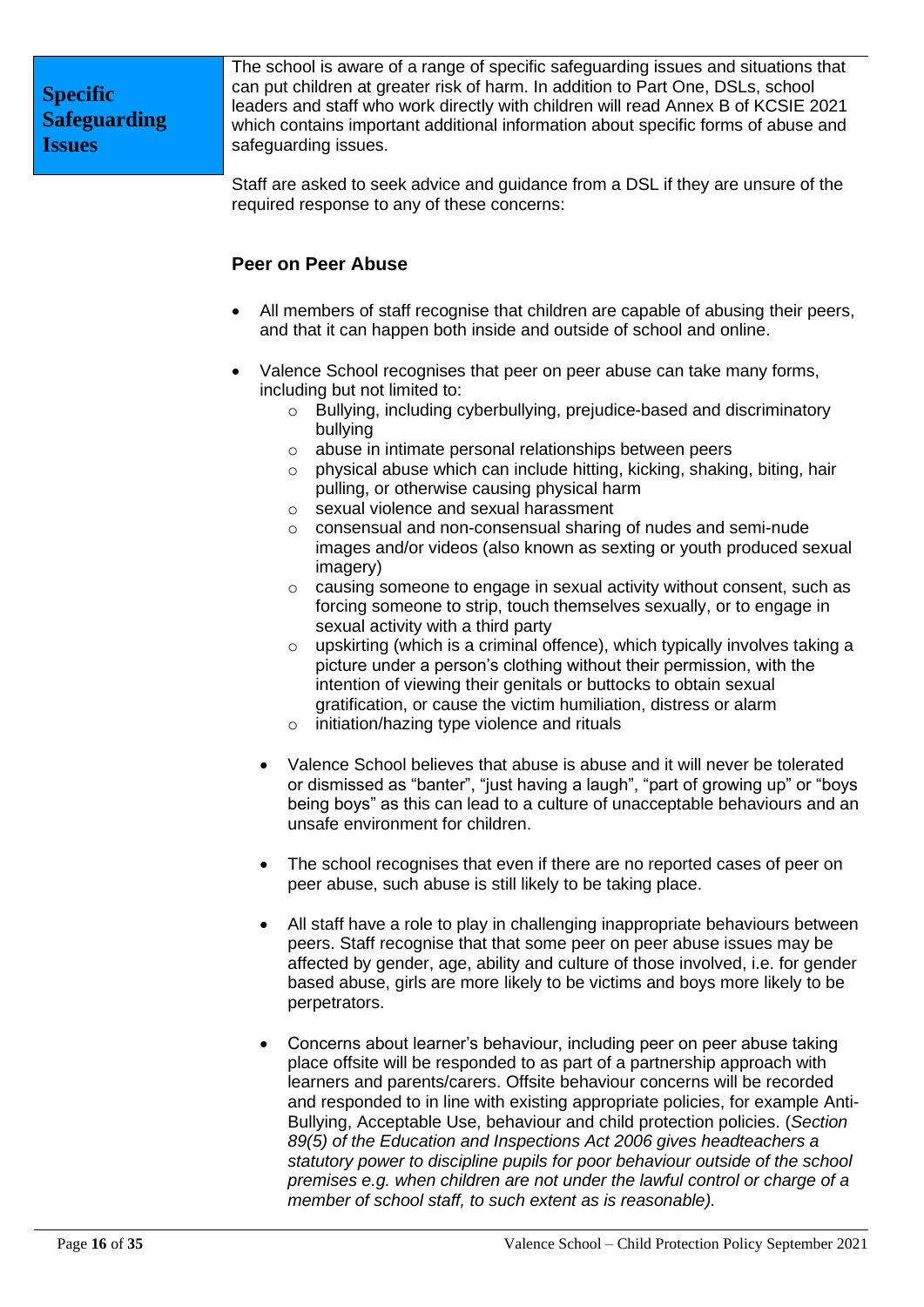- In order to minimise the risk of peer-on-peer abuse, the school will a proactive approach which includes a robust Anti-Bullying Policy, age and ability appropriate PSHE and RSE curriculum, and maintain a range of reporting opportunities and mechanisms (key working, student guidance, access and opportunities to raise concerns through differing mediums).
- Valence School wants children to feel able to confidently report abuse and know their concerns will be treated seriously. All allegations of peer on peer abuse will be reported to the DSL and will be recorded, investigated, and dealt with in line with associated school policies. Students who experience abuse will be offered appropriate support, regardless of where the abuse takes place.
- Alleged victims, perpetrators and any other child affected by peer on peer abuse will also receive support. All reports will be taken seriously and staff will work with DSLs, parents and any professional agencies involved, to provide the appropriate pastoral care.

# **Child on Child Sexual Violence or Harassment**

When responding to concerns relating to child on child sexual violence or harassment, the school will follow the guidance outlined in Part Five of KCSIE 2021 and the DfE ['Sexual Violence and Sexual Harassment Between Children in](https://www.gov.uk/government/publications/sexual-violence-and-sexual-harassment-between-children-in-schools-and-colleges)  [Schools and Colleges'](https://www.gov.uk/government/publications/sexual-violence-and-sexual-harassment-between-children-in-schools-and-colleges) guidance.

- Valence School recognises sexual violence and sexual harassment can occur between two children of any age and sex. It can occur through a group of children sexually assaulting or sexually harassing a single child or group of children and can occur online and face to face (both physically and verbally). Sexual violence and sexual harassment is never acceptable.
- All victims of sexual violence or sexual harassment will be reassured that they are being taken seriously and that they will be supported and kept safe.
- When there has been a report of sexual violence or harassment, the DSL will make an immediate risk and needs assessment which will be considered on a case-by-case basis which explores how best to support and protect the victim and the alleged perpetrator (and any other children involved/impacted).
	- o The risk and needs assessment will be recorded and kept under review and will consider the victim (especially their protection and support), the alleged perpetrator, and all other children, young people and staff and any actions that are required to protect them. Immediate consideration will be given as to the contact between victim and alleged perpetrator.
	- o Reports will initially be managed internally by the school and where necessary, will be referred to Integrated Children's Services and/or the Police.
	- o The decision making and required action taken will vary on a case by case basis, but will be informed by the wishes of the victim, the nature of the alleged incident (including whether a crime may have been committed), the ages and developmental stages of the children involved, any power imbalance, if the alleged incident is a one-off or a sustained pattern of abuse, if there are any ongoing risks.
- If at any stage the DSL is unsure how to proceed, advice will be sought from the Education Safeguarding Service.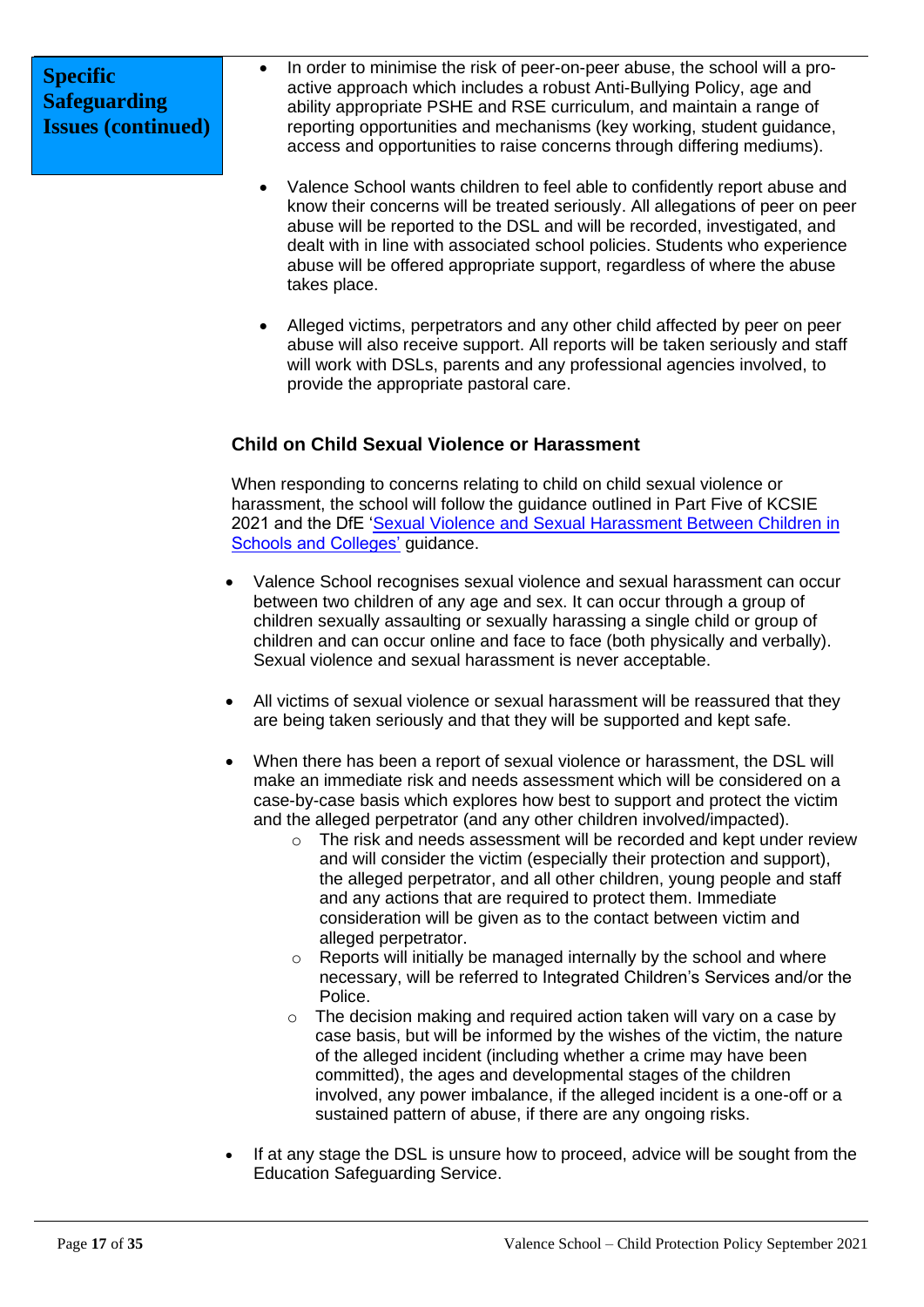# **Nude and/or Semi-Nude Image Sharing by Children**

- Valence School recognises that consensual and non-consensual sharing of nudes and semi-nude images and/or videos (also known as youth produced/involved sexual imagery or "sexting") can be a safeguarding issue; all concerns will be reported to and dealt with by the DSL (or deputy).
- When made aware of concerns involving consensual and non-consensual sharing of nudes and semi-nude images and/or videos by children, staff are advised to:
	- o Report any concerns to the DSL immediately.
	- $\circ$  Never view, copy, print, share, store or save the imagery, or ask a child to share or download it – this may be illegal. If staff have already viewed the imagery by accident, this will be immediately reported to the DSL.
	- o Not delete the imagery or ask the child to delete it.
	- o Not say or do anything to blame or shame any children involved.
	- $\circ$  Explain to child(ren) involved that they will report the issue to the DSL and reassure them that they will receive appropriate support and help.
	- o Not ask the child or children involved in the incident to disclose information regarding the imagery and not share information about the incident with other members of staff, the child(ren) involved or their, or other, parents and/or carers. This is the responsibility of the DSL.
- DSLs will respond to concerns as set out in the non-statutory UKCIS guidance: [Sharing nudes and semi-nudes: advice for education settings](https://www.gov.uk/government/publications/sharing-nudes-and-semi-nudes-advice-for-education-settings-working-with-children-and-young-people)  [working with children and young people'](https://www.gov.uk/government/publications/sharing-nudes-and-semi-nudes-advice-for-education-settings-working-with-children-and-young-people) and the local [KSCMP](http://www.kscb.org.uk/guidance/online-safety) guidance. When made aware of a concern involving consensual and non-consensual sharing of nudes and semi-nude images and/or videos:
	- o the DSL will hold an initial review meeting to explore the context and ensure appropriate and proportionate safeguarding action is taken in the best interests of any child involved. This may mean speaking with relevant staff and the children involved as appropriate.
	- o Parents and carers will be informed at an early stage and be involved in the process to best support children, unless there is good reason to believe that involving them would put a child at risk of harm.
	- o All decisions and action taken will be recorded in line with our child protection procedures.
	- o A referral will be made to ICS and/or the police immediately if:
		- the incident involves an adult (over 18).
			- there is reason to believe that a child has been coerced, blackmailed, or groomed, or there are concerns about their capacity to consent, for example, age of the child or they have special educational needs.
			- the image/videos involve sexual acts and a child under the age of 13, depict sexual acts which are unusual for the child's developmental stage, or are violent.
		- a child is at immediate risk of harm owing to the sharing of nudes and semi-nudes.
	- o The DSL may choose to involve other agencies at any time if further information/concerns are disclosed at a later date.
	- o If DSLs are unsure how to proceed, advice will be sought from the Education Safeguarding Service.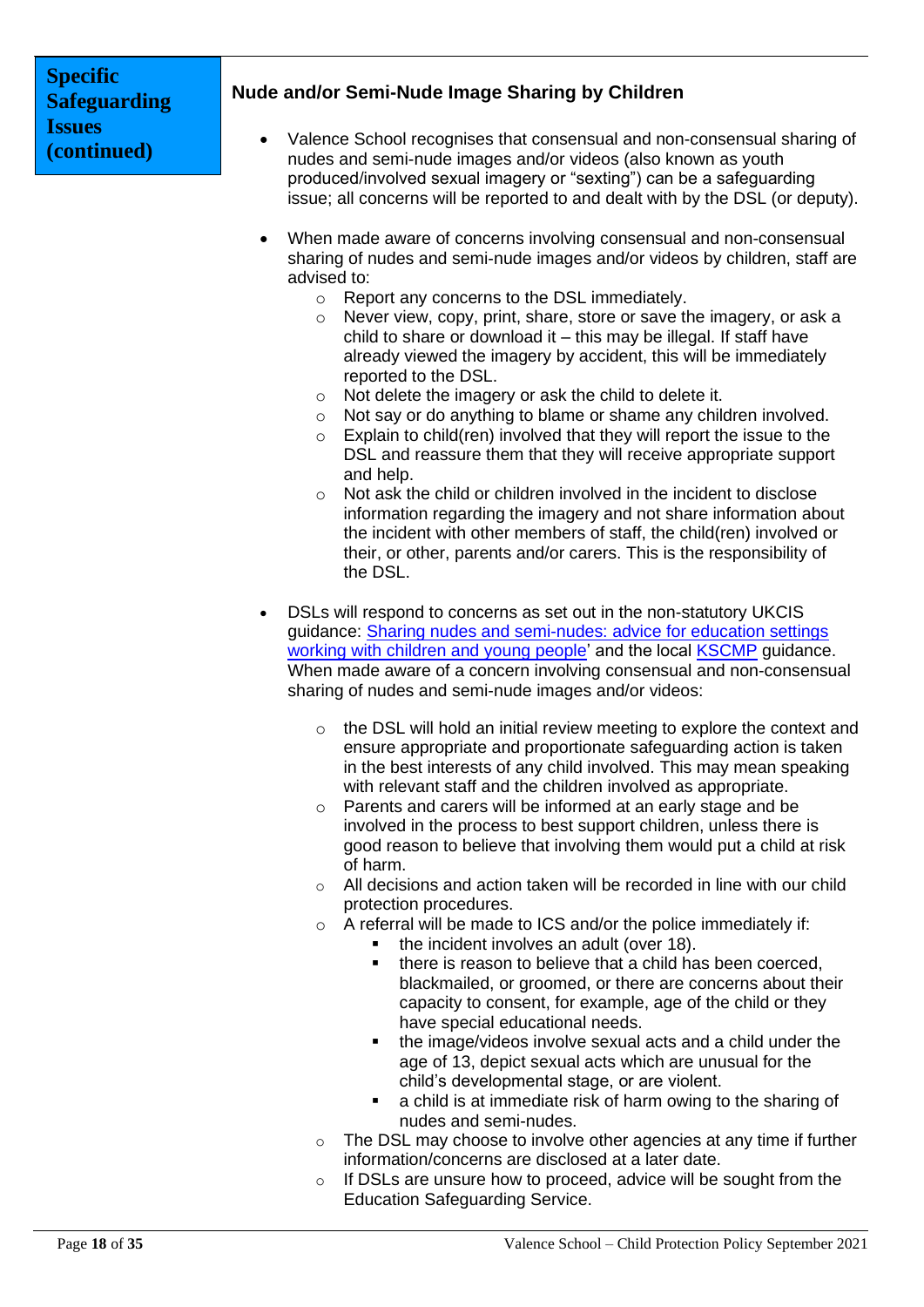# **Child Sexual Exploitation (CSE) and Child Criminal Exploitation (CCE)**

- Valence School recognises that CSE and CCE are forms of abuse that occur where an individual or group takes advantage of an imbalance in power to coerce, manipulate or deceive a child into taking part in sexual or criminal activity, in exchange for something the victim needs or wants, and/or for the financial advantage or increased status of the perpetrator or facilitator and/or through violence or the threat of violence. CSE and CCE can affect children, both male and female and can include children who have been moved (commonly referred to as trafficking) for the purpose of exploitation.
- If staff are concerned that a child may be at risk of CSE or CCE, immediate action should be taken by speaking to the DSL or a deputy.

# **Serious Violence**

- All staff are made aware of the indicators which may signal children are at risk from or are involved with serious violent crime. These may include unexplained gifts or new possessions, increased absence from school, a change in friendships or relationships with older individuals or groups, a significant decline in performance, signs of self-harm or a significant change in wellbeing, or signs of assault or unexplained injuries.
- Any concerns regarding serious violence will be reported and responded to in line with other child protection concerns.
	- o The initial response to child victims is important and staff will take any allegations seriously and work in ways that support children and keep them safe.

## **So-called 'honour' based abuse**

- So-called 'honour'-based abuse (HBA) encompasses incidents or crimes which have been committed to protect or defend the honour of the family and/or the community, including female genital mutilation (FGM), forced marriage, and practices such as breast ironing.
- All forms of HBA are abuse (regardless of the motivation). Staff will report any concerns about HBA to the DSL (or a deputy).
- Whilst all staff will speak to the DSL (or deputy) with regard to any concerns about female genital mutilation (FGM), there is a specific legal duty on teachers. If a teacher, in the course of their work in the profession, discovers that an act of FGM appears to have been carried out on a girl under the age of 18, the teacher must report this to the police.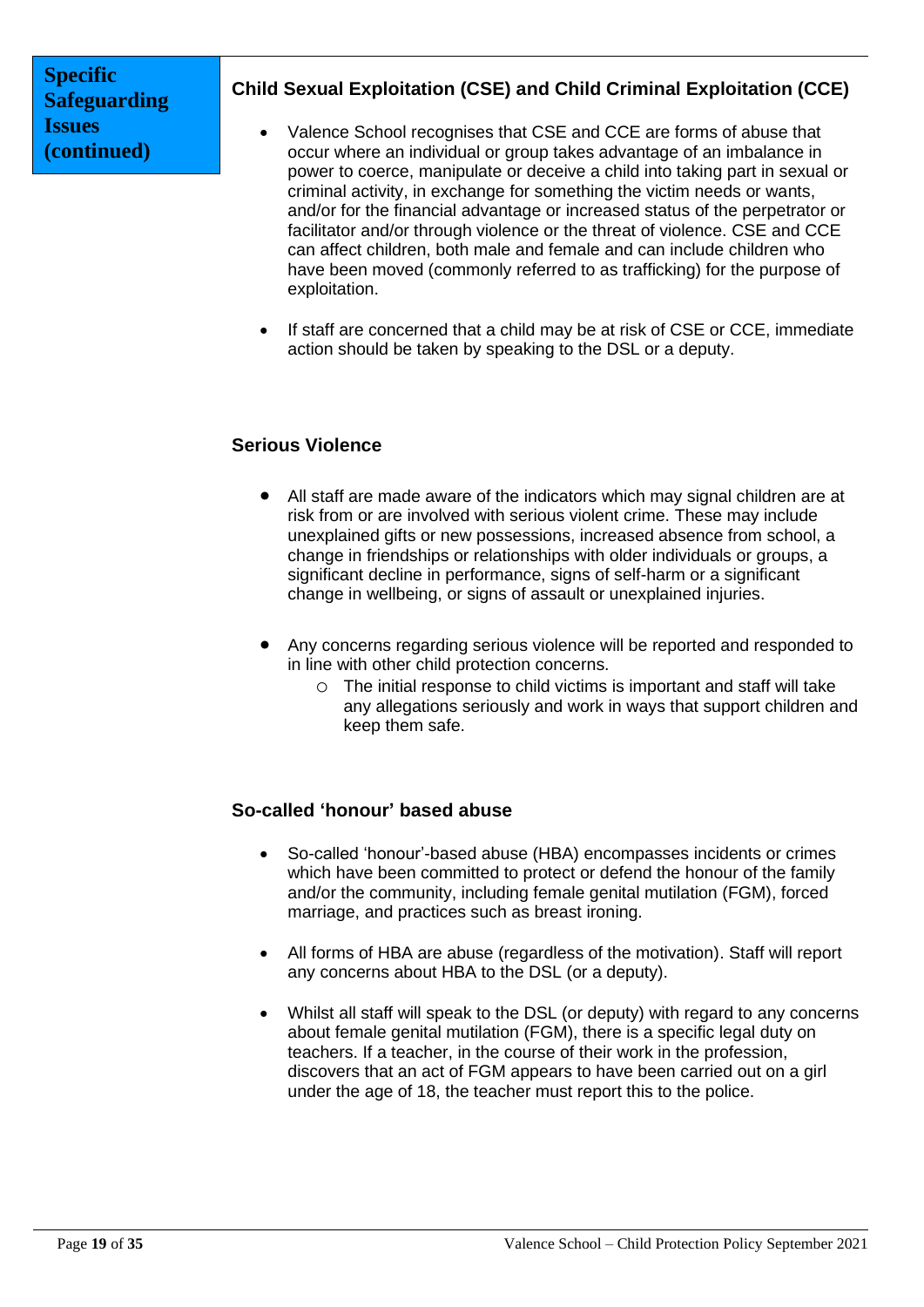### **Preventing radicalisation**

- Valence School is aware of the duty under section 26 of the Counter-Terrorism and Security Act 2015 (the CTSA 2015), to have "due regard to the need to prevent people from being drawn into terrorism", also known as the Prevent duty and the [specific obligations](https://www.gov.uk/government/publications/prevent-duty-guidance/prevent-duty-guidance-for-further-education-institutions-in-england-and-wales) placed upon the school as an education provider regarding risk assessments, working in partnership, staff training, and IT policies.
- The school recognises that children are vulnerable to extremist ideology and radicalisation and staff will be alert to changes in children's behaviour which could indicate that they may be in need of help or protection.
- Staff will report any concerns to the DSL (or a deputy), who is aware of the [local procedures](https://www.kelsi.org.uk/child-protection-and-safeguarding/prevent-within-schools) to follow.

# **Cybercrime**

- Valence School recognises that children with particular skill and interest in computing and technology may inadvertently or deliberately stray into 'cyber-enabled' (crimes that can happen offline but are enabled at scale and at speed online) or 'cyber dependent' (crimes that can be committed only by using a computer/internet enabled device) cybercrime.
- If staff are concerned that a child may be at risk of becoming involved in cyber-dependent cybercrime, the DSL will be informed, and consideration will be given to accessing local support and/or referring into the Cyber [Choices](http://www.cyberchoices.uk/) programme, which aims to intervene when young people are at risk of committing, or being drawn into, low level cyber-dependent offences and divert them to a more positive use of their skills and interests.
- Where there are concerns about 'cyber-enabled' crime such as fraud, purchasing of illegal drugs online, child sexual abuse and exploitation, or other areas of concern such as online bullying or general online safety, they will be responded to in line with this and other appropriate policies.

# **Online Safety**

It is essential that children are safeguarded from potentially harmful and inappropriate material or behaviours online. Valence School will adopt a whole school/college approach to online safety which will empower, protect, and educate our students and staff in their use of technology, and establish mechanisms to identify, intervene in, and escalate any concerns where appropriate.

• The school will ensure online safety is safety is reflected as required in all relevant policies. Online safety is considered as a running and interrelated theme when devising and implementing our policies and procedures and when planning our curriculum, staff training, the role and responsibilities of the DSL and parental engagement.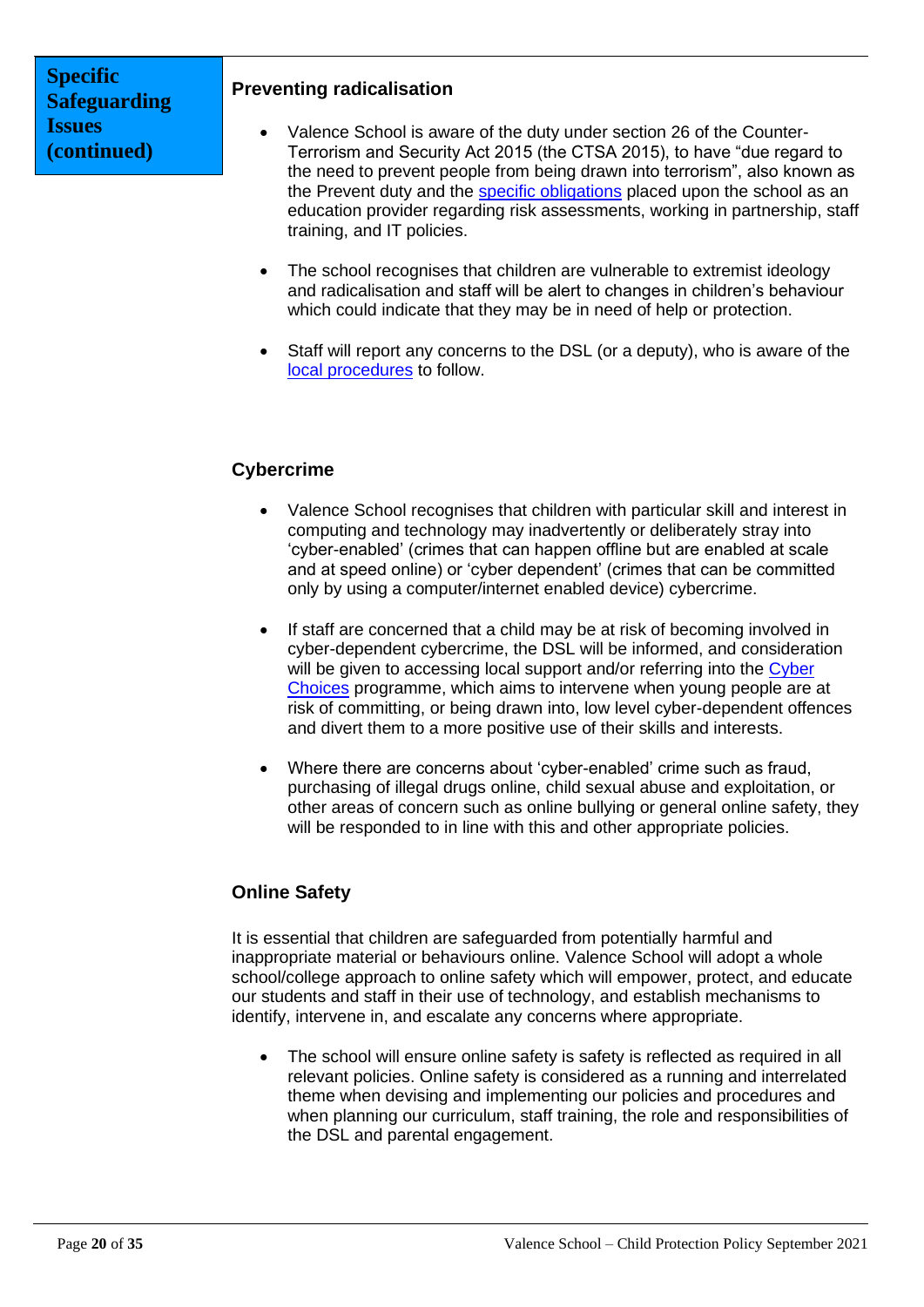- The school identifies that the breadth of issues classified within online safety is considerable, but can be categorised into four areas of risk:
	- o **Content**: being exposed to illegal, inappropriate or harmful content. For example pornography, fake news, racism, misogyny, self-harm, suicide, anti-Semitism, radicalisation and extremism.
	- o **Contact**: being subjected to harmful online interaction with other users. For example peer to peer pressure, commercial advertising and adults posing as children or young adults with the intention to groom or exploit them for sexual, criminal, financial or other purposes.
	- o **Conduct**: personal online behaviour that increases the likelihood of, or causes, harm. For example, making, sending and receiving explicit images (e.g. consensual and non-consensual sharing of nudes and semi-nudes and/or pornography), sharing other explicit images and online bullying.
	- o **Commerce**: risks such as online gambling, inappropriate advertising, phishing and or financial scams.
- Valence School recognises that technology, and the risks and harms related to it, evolve and change rapidly. The school/college will carry out an annual review of our approaches to online safety, to ensure that procedures reflect current risks.

IT systems are provided on all Valence devices to ensure that appropriate filtering and monitoring systems are in place to limit student's exposure to online risk.

- If learners or staff discover unsuitable sites or material on other devices, they are required to turn off monitor/screen and report the concern immediately to a DSL.
	- o All users will be informed that use of our systems can be monitored, and that monitoring will be in line with data protection, human rights, and privacy legislation.
	- o Filtering breaches or concerns identified through our monitoring approaches will be recorded and reported to the DSL who will respond as appropriate.
	- o Any access to material believed to be illegal will be reported immediately to the appropriate agencies, such as the [Internet Watch](https://www.iwf.org.uk/)  [Foundation](https://www.iwf.org.uk/) and the police.
- When implementing appropriate filtering and monitoring, the school will ensure that "over blocking" does not lead to unreasonable restrictions as to what children can be taught with regards to online teaching and safeguarding
- The school recognises the additional risks linked to use of mobile phones, 'Smart' technology and use of social media. This is addressed in a separate policy document and covered with the school's Acceptable Use Policy (AUP)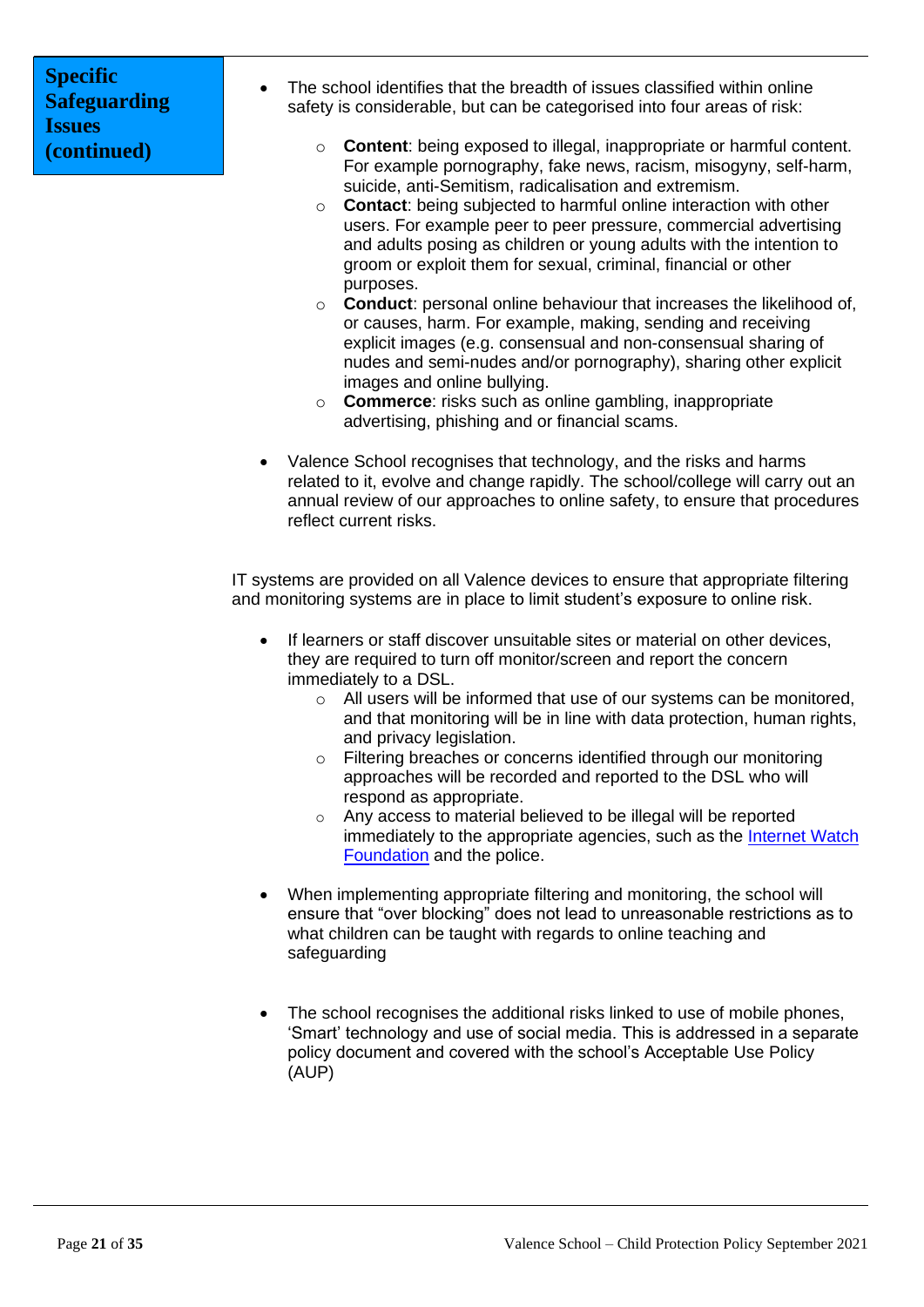**Supporting students potentially at greater risk of harm**

Whilst all children should be protected, some groups of children are potentially at greater risk of harm.

# **Safeguarding Children with Special Educational Needs or Disabilities (SEND)**

- Valence School acknowledges that children with special educational needs and disabilities (SEND) can face additional safeguarding challenges as they may have an impaired capacity to resist or avoid abuse.
- Valence School will ensure that children with SEND, specifically those with communication difficulties will be supported to ensure that their voice is heard and acted upon.
- Members of staff are encouraged to be aware that children with SEND can be disproportionally impacted by safeguarding concerns such as bullying. All members of staff will be encouraged to appropriately explore possible indicators of abuse such as behaviour/mood change or injuries and not to assume that they are related to the child's disability and be aware that children with SEND may not always outwardly display indicators of abuse.

# **Children who are supported by a Social Worker**

- The DSL will hold details of social workers working with children in the school so that decisions can be made in the best interests of the child's safety, welfare, and educational outcomes.
- Where children have a social worker, this will inform school's decisions about their safety and promoting their welfare, for example, responding to unauthorised absence and provision of additional services, pastoral and/or academic support.

# **Children Requiring Mental Health Support**

- All staff will be made aware that mental health problems can, in some cases, be an indicator that a child has suffered or is at risk of suffering abuse, neglect or exploitation. Staff are aware that children's experiences, for example where children have suffered abuse and neglect, or other potentially traumatic adverse childhood experiences, can impact on their mental health, behaviour and education.
- Staff are well placed to observe children day-to-day and identify those whose behaviour suggests that they may be experiencing a mental health problem or be at risk of developing one.
- If staff have a mental health concern about a child that is also a safeguarding concern, immediate action should be taken by speaking to the DSL or a deputy.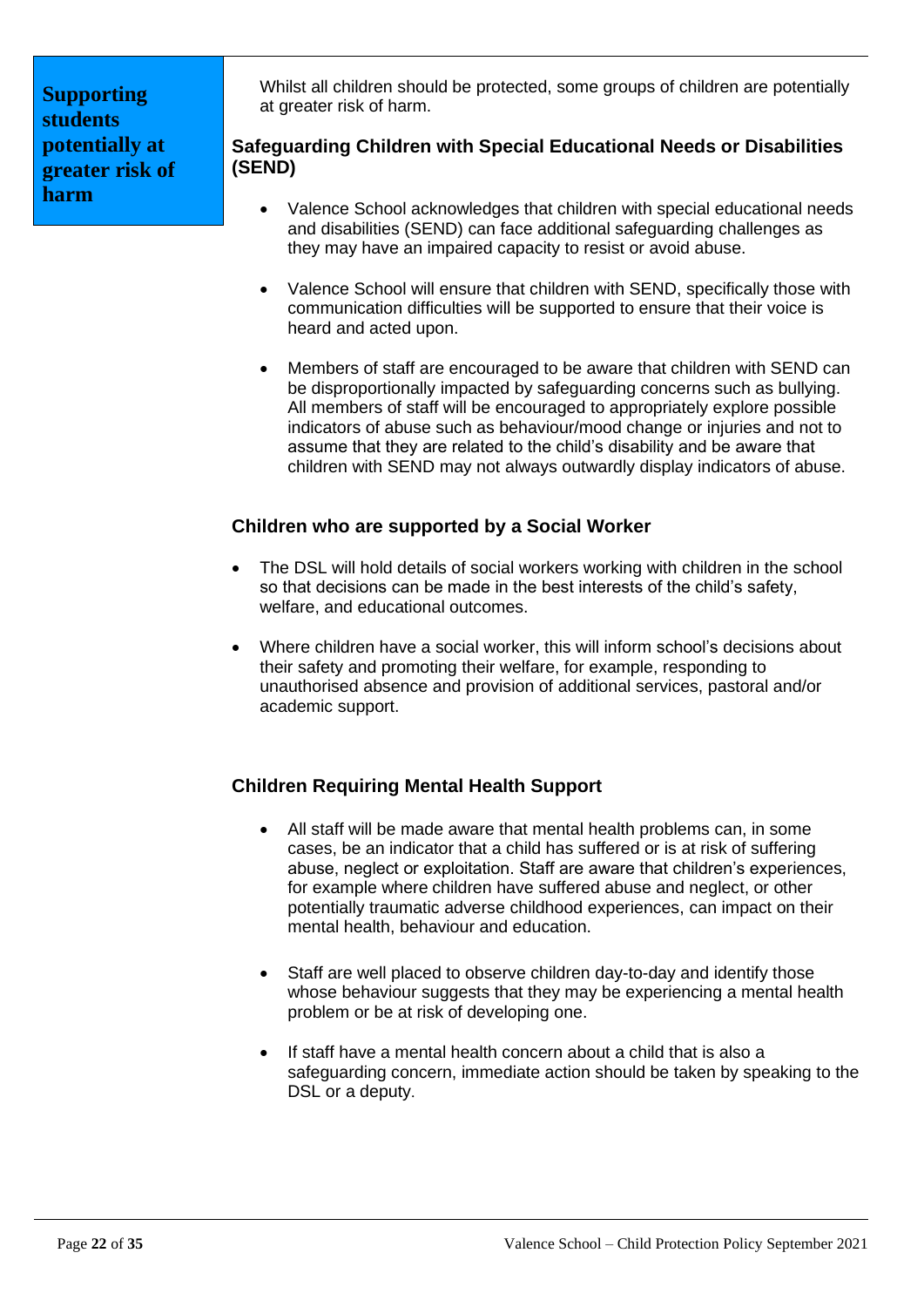# **Supporting students potentially at greater risk of harm (continued)**

# **Looked After Children**

- Valence School recognises the common reason for children becoming looked after is as a result of abuse and/or neglect and a previously looked after child also potentially remains vulnerable.
- The school has appointed a ['designated teacher'](https://www.gov.uk/government/publications/designated-teacher-for-looked-after-children) (Zena Belton, Asst. Principal) who works with local authorities to promote the educational achievement of registered pupils who are looked after or who have been previously looked after.
- The designated teacher will work with the DSL to ensure appropriate staff have the information they need in relation to a child's looked after legal status, contact arrangements with birth parents or those with parental responsibility, care arrangements and the levels of authority delegated to the carer by the authority looking after them.
- Where a child is looked after, the DSL will hold details of the social worker and the name of the virtual school head in the authority that looks after the child.
- Where the school believes a child is being cared for as part of a private fostering arrangement (occurs when a child under 16 or 18 if the child is disabled is cared for and lives with an adult who is not a relative for 28 days or more) there is a duty to recognise these arrangements and inform the Local Authority via the front door.
- Where a child is leaving care, the DSL will hold details of the local authority Personal Advisor appointed to guide and support them and will liaise with them as necessary regarding any issues of concern.

# **Children Missing from Education**

- Children missing from education, particularly persistently, can act as a vital warning sign to a range of safeguarding issues including neglect, sexual abuse, and child sexual and criminal exploitation.
- Where the school/college have concerns that a child is missing from education, we will respond in line with our statutory duties and local policies. Local support is available via the [PRU, Inclusion and Attendance Service \(PIAS\).](https://www.kelsi.org.uk/pru-inclusion-and-attendance-service-pias)

# **Elective Home Education**

• Where a parent/carer expresses their intention to remove a child from school with a view to educating at home, we will respond in line with [national Elective](https://www.gov.uk/government/publications/elective-home-education)  [Home Education guidance](https://www.gov.uk/government/publications/elective-home-education) and local [Kent guidance](https://www.kent.gov.uk/education-and-children/educating-your-child-at-home) and will work together with parents/carers and other key professionals and organisations to ensure decisions are made in the best interest of the child.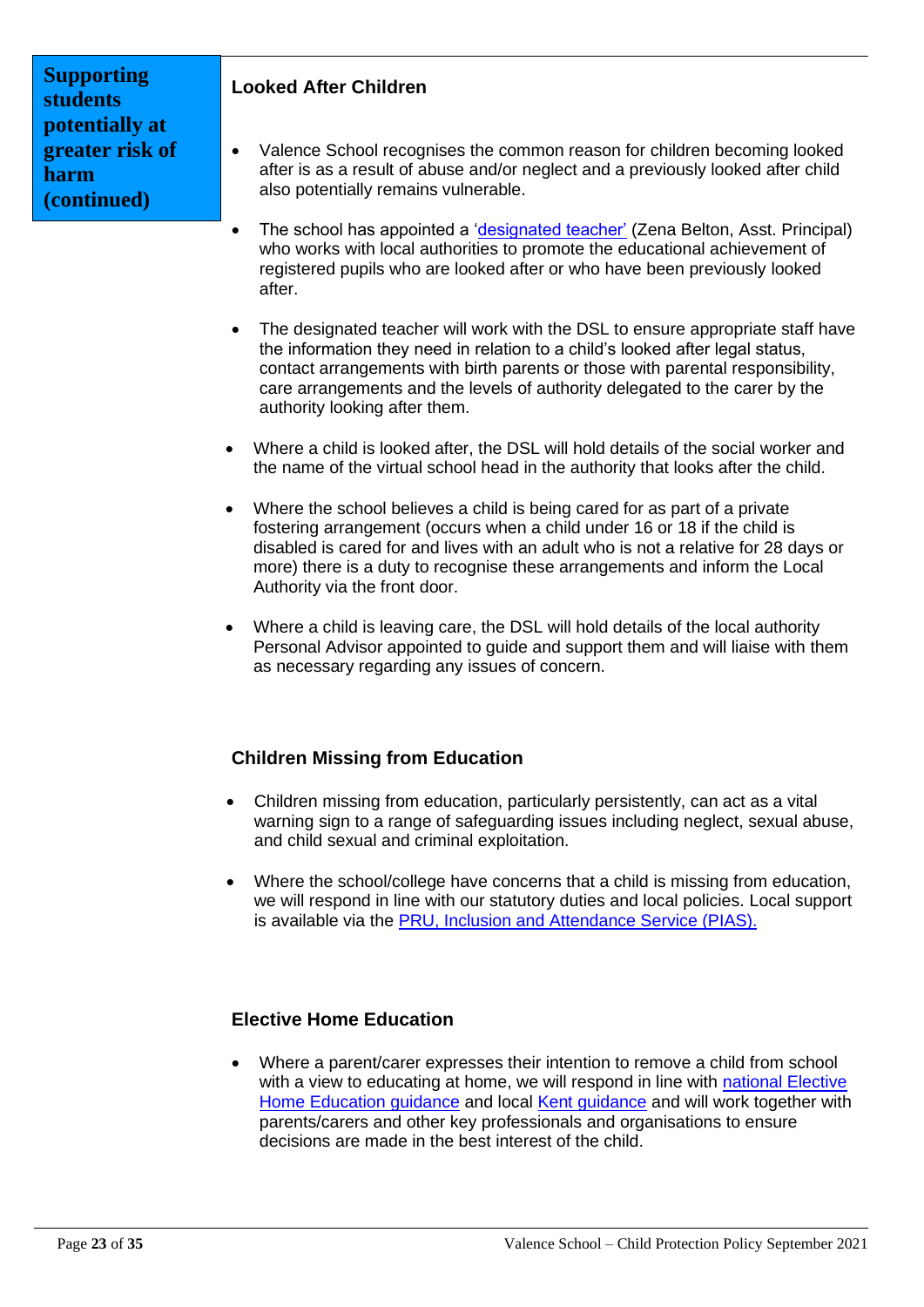- **Remote Learning •** Valence School will ensure any remote sharing of information, communication and use of online learning tools and systems will be in line with privacy and data protection requirements.
	- All communication with learners and parents/carers will take place using the communication channels approved or provided by the school; for example, school email accounts and phone numbers and/or agreed systems e.g. Google Classroom, Microsoft 365 (MS Teams)
		- o Any pre-existing relationships or situations which mean this cannot be complied with will be discussed with the DSL.
	- Staff and students will engage with remote teaching and learning in line with existing behaviour principles as set out in our school Behaviour Policy, Valence School's Code of Conduct and Acceptable Use Policies.
	- Staff and students will be encouraged to report issues experienced at home and concerns will be responded to in line with our child protection and other relevant policies.
	- When delivering remote learning, staff will follow our Remote Learning Acceptable Use Policy (AUP).
	- Parents/carers will be made aware of what their children are being asked to do online, including the sites they will be asked to access and who their child is asked to intersct with from the the school, whilst online.
	- Parents/carers will be encouraged to ensure children are appropriately supervised online and that appropriate parent controls are implemented at home.

| <b>Staff engagement</b><br>& expectations | <b>Awareness, Induction and Training</b>                                                                                                                                                                                                                                                                                       |
|-------------------------------------------|--------------------------------------------------------------------------------------------------------------------------------------------------------------------------------------------------------------------------------------------------------------------------------------------------------------------------------|
|                                           | All members of staff have been provided with a copy of Part one or Annex A of<br>$\bullet$<br>'Keeping Children Safe in Education' 2021 which covers safeguarding                                                                                                                                                              |
|                                           | information for staff.<br>School leaders, including the DSL will read KCSIE in its entirety.<br>$\circ$<br>School leaders and all members of staff who work directly with<br>$\bigcap$<br>children will read Annex B.                                                                                                          |
|                                           | $\circ$ All members of staff who do not work directly with children will<br>read Annex A.<br>$\circ$ All members of staff have signed to confirm that they have read<br>and understood the national guidance shared with them.                                                                                                 |
|                                           | The DSL will ensure that all new staff and volunteers (including agency and<br>$\bullet$<br>third-party staff) receive safeguarding and child protection training (including<br>online safety), including information to ensure they are aware of the school's<br>internal safeguarding processes, as part of their induction. |
|                                           | All staff members (including agency and third-party staff) will receive<br>$\bullet$<br>appropriate child protection training (including online safety) to ensure they are<br>aware of a range of safeguarding issues; this training will be updated at least<br>annually.                                                     |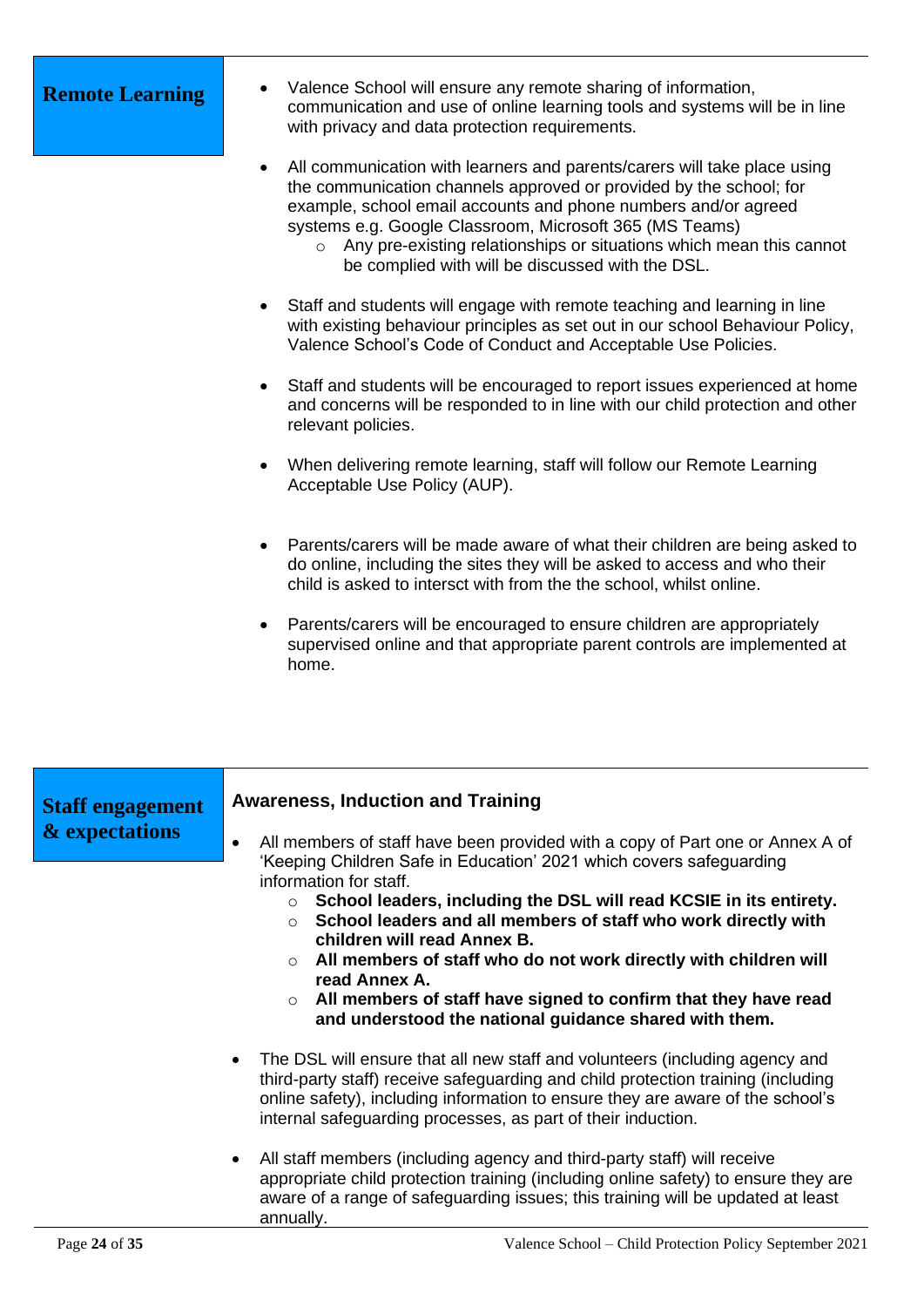# **Staff engagement & expectations (continued)**

- Safeguarding training for staff, including online safety training, will be integrated, aligned and considered as part of the whole school safeguarding approach and wider staff training and curriculum planning.
- In addition to specific child protection training, all staff will receive regular safeguarding and child protection updates, at least annually, to provide them with relevant skills and knowledge to safeguard children effectively. Safeguarding will also be a standing agenda item for regular discussion as part of every student meeting or staff team meeting. Views and contirubtions from students and staff will help to inform safeguarding arrangements and policies within the school.
- The DSL and Principal will provide an annual report to the governing body detailing safeguarding training undertaken by all staff and will maintain an upto-date register of who has been trained.
- Although the school has a nominated lead for the governing body (Carys Long), all members of the governing body will access appropriate safeguarding training which covers their specific strategic responsibilities on a regular basis.

# **Safer Working Practice**

- All members of staff are required to work within our clear guidelines on safer working practice as outlined in the school's Code of Conduct Policy.
- The DSL will ensure that all staff and volunteers (including agency and thirdparty staff) have read the Child Protection policy and are aware of the school's expectations regarding safe and professional practice via the staff Code of conduct and Acceptable Use Policy (AUP).
- Staff will be made aware of the school's behaviour management and physical intervention policies. Staff will manage behaviour effectively to ensure a good and safe educational environment and will have a clear understanding of the needs of all children. Physical interventions and/or use of reasonable force will be in line with our agreed policy and procedures and national guidance.
- All staff will be made aware of the professional risks associated with the use of social media and electronic communication (such as email, mobile phones, texting, social networking). Staff will adhere to relevant conduct and acceptable use policies.

# **Supervision and Support**

- The induction process will include familiarisation with child protection responsibilities and procedures to be followed if members of staff have any concerns about a child's safety or welfare.
- The school will ensure that members of staff who are working within the foundation stage are provided with appropriate supervision in accordance with the statutory requirements of Early Years Foundation Stage (EYFS) 2021.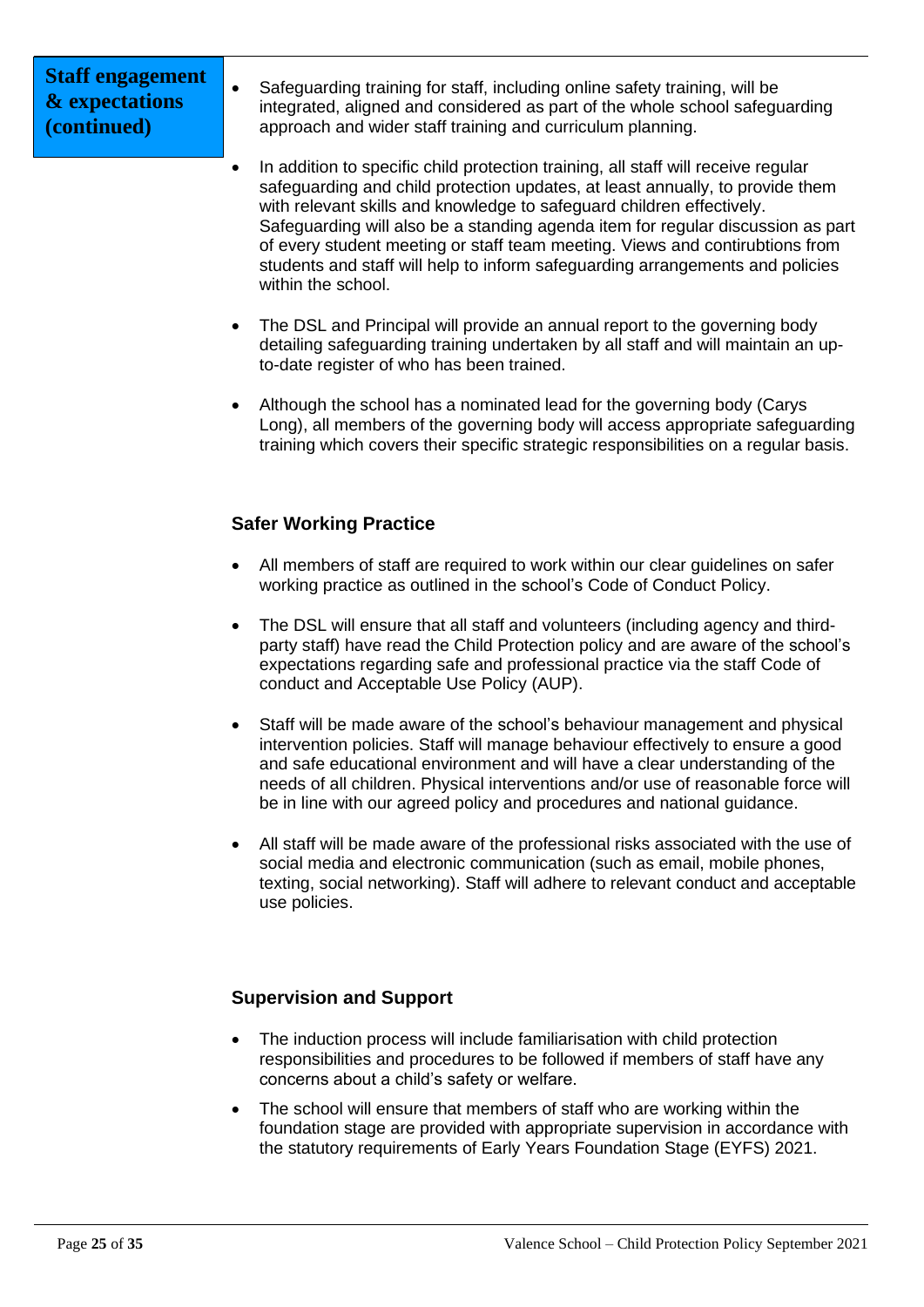| <b>Staff engagement</b><br>& expectations<br>(continued) | The school will provide appropriate supervision and support for all members of<br>٠<br>staff to ensure that:<br>All staff are competent to carry out their responsibilities for safeguarding<br>$\circ$<br>and promoting the welfare of children<br>All staff are supported by the DSL in their safeguarding role.<br>$\circ$<br>All members of staff have regular reviews of their own practice to<br>$\circ$<br>ensure they improve over time.<br>Any member of staff affected by issues arising from concerns for children's<br>welfare or safety can seek support from the DSL.<br>The DSL will also put staff in touch with outside agencies for professional support if<br>they so wish. Staff can also approach organisations such as their Union, the<br>Education Support Partnership or other similar organisations directly.                                                                                                                                                                                                                                                                                                                                                                                                                                                                                                                                                                                                                                                                                                                                                                                                                                                                                                                                                                                                                                              |
|----------------------------------------------------------|--------------------------------------------------------------------------------------------------------------------------------------------------------------------------------------------------------------------------------------------------------------------------------------------------------------------------------------------------------------------------------------------------------------------------------------------------------------------------------------------------------------------------------------------------------------------------------------------------------------------------------------------------------------------------------------------------------------------------------------------------------------------------------------------------------------------------------------------------------------------------------------------------------------------------------------------------------------------------------------------------------------------------------------------------------------------------------------------------------------------------------------------------------------------------------------------------------------------------------------------------------------------------------------------------------------------------------------------------------------------------------------------------------------------------------------------------------------------------------------------------------------------------------------------------------------------------------------------------------------------------------------------------------------------------------------------------------------------------------------------------------------------------------------------------------------------------------------------------------------------------------------|
| <b>Safer recruitment</b><br>and safeguarding<br>checks   | Valence School is committed to ensure that develop a safe culture and that all<br>$\bullet$<br>steps are taken to recruit staff and volunteers who are safe to work with our<br>students and staff.<br>The school will follow relevant guidance in Keeping Children Safe in<br>$\circ$<br>Education 2021 (Part Three, 'Safer Recruitment') and from The<br>Disclosure and Barring Service (DBS)<br>The governing body leadership team are responsible for ensuring that<br>$\circ$<br>the school follows safe recruitment processes as outlined within<br>guidance.<br>The governing body ensure that there is at least one of the persons who<br>$\circ$<br>conducts an interview has completed safer recruitment training.<br>The school maintains an accurate Single Central Record (SCR) in line with<br>statutory guidance.<br>Valence School is committed to supporting the statutory guidance from the<br>Department for Education on the application of the Childcare (Disqualification)<br>Regulations 2009 and related obligations under the Childcare Act 2006 in<br>schools.<br>We advise all staff to disclose any reason that may affect their suitability to<br>work with children including convictions, cautions, court orders, cautions,<br>reprimands, and warnings.<br>Where the school places a student with an alternative provision provider, the<br>$\bullet$<br>school will continue to be responsible for the safeguarding of that child.<br>o The school will undertake appropriate checks to ensure the provider<br>meets the needs of the pupil, including written confirmation that<br>appropriate safeguarding checks have been carried out on individuals<br>working at the establishment.<br>Where the school organises work experience placements, we will follow<br>$\circ$<br>the advice and guidance as identified in part Three of KCSIE 2021. |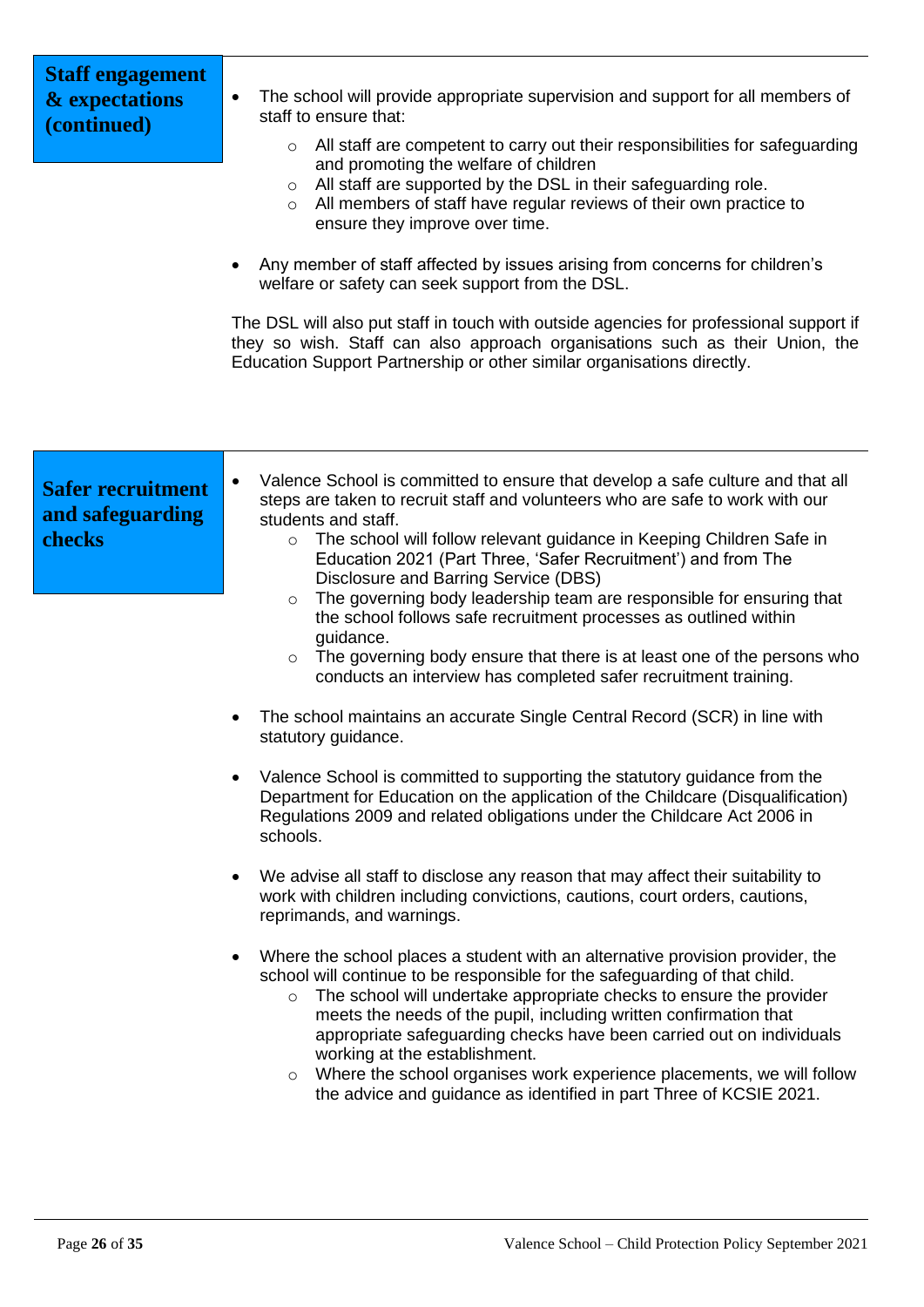**Managing allegations against staff, contractors, and volunteers.**

- The School will respond to allegations in line with the local Kent allegations [arrangements](https://www.kscmp.org.uk/procedures/local-authority-designated-officer-lado) and [Part Four of KCSIE 2021.](https://www.gov.uk/government/publications/keeping-children-safe-in-education--2) In depth information can be found within our 'Managing Allegations against Staff' and staff behaviour & Code of Conduct policy**.** This can be found in the staff room and via the school's website
- Any concerns or allegations about staff, including those which do not meet the allegation/harm threshold (8.2.1) will be recorded and dealt with appropriately in line with national and local guidance. Ensuring concerns are dealt with effectively will protect those working in or on behalf of the school from potential false allegations or misunderstandings.
- Where the Principals are unsure how to respond, for example if the school is unsure if a concern meet the harm 'thresholds', advice will be sought via the [Local Authority Designated Officer](https://www.kscmp.org.uk/procedures/local-authority-designated-officer-lado) (LADO) Enquiry Line and/or the [Education](https://www.theeducationpeople.org/our-expertise/safeguarding/safeguarding-contacts/)  [Safeguarding Service.](https://www.theeducationpeople.org/our-expertise/safeguarding/safeguarding-contacts/)

# **Concerns that meet the 'harm threshold'**

- Valence School recognises that it is possible for any member of staff. including volunteers, governors, contractors, agency and third-party staff (including supply teachers) and visitors to behave in a way that indicates a person would pose a risk of harm if they continue to work in their present position, or in any capacity with children in a school or college. This includes when someone has
	- o behaved in a way that has harmed a child, or may have harmed a child and/or
	- o possibly committed a criminal offence against or related to a child and/or;
	- o behaved towards a child or children in a way that indicates he or she may pose a risk of harm to children; and/or
	- o behaved or may have behaved in a way that indicates they may not be suitable to work with children.
- Allegations against staff which meet this threshold will be referred immediately to the Principal who will contact the [LADO](https://www.kscmp.org.uk/procedures/local-authority-designated-officer-lado) to agree further action to be taken in respect of the child and staff member. In the event of allegations of abuse being made against the Principal, staff are advised that allegations should be reported to the Chair of Governors who will contact the LADO.

# **Concerns that do not meet the 'harm threshold'**

- Valence School may also need to take action in response to 'low-level' concerns about staff, which typically would be behaviours which are inconsistent with our staff code of conduct, including inappropriate conduct outside of work and concerns that do not meet the allegations threshold.
- Where low-level concerns are reported to the school, the Principal will to share or liaise with the LADO enquiries officer via the [LADO Enquiry Line.](https://eur01.safelinks.protection.outlook.com/?url=https%3A%2F%2Fwww.kscmp.org.uk%2Fprocedures%2Flocal-authority-designated-officer-lado&data=04%7C01%7CAlison.Watling%40kent.gov.uk%7Cefd47327a4fa4b3a972708d950d61f12%7C3253a20dc7354bfea8b73e6ab37f5f90%7C0%7C0%7C637629703166084747%7CUnknown%7CTWFpbGZsb3d8eyJWIjoiMC4wLjAwMDAiLCJQIjoiV2luMzIiLCJBTiI6Ik1haWwiLCJXVCI6Mn0%3D%7C1000&sdata=gh4qmYZ5N3khjaixDrEVQntTOJ74wGAlZxO%2FQDEudf0%3D&reserved=0)
- Low-level concerns will be recorded in writing and reviewed so potential patterns of concerning, problematic or inappropriate behaviour can be identified. Where a pattern is identified, the school will implement appropriate action, for example consulting with [the LADO enquiry line](https://www.kscmp.org.uk/procedures/local-authority-designated-officer-lado) and following our disciplinary procedures.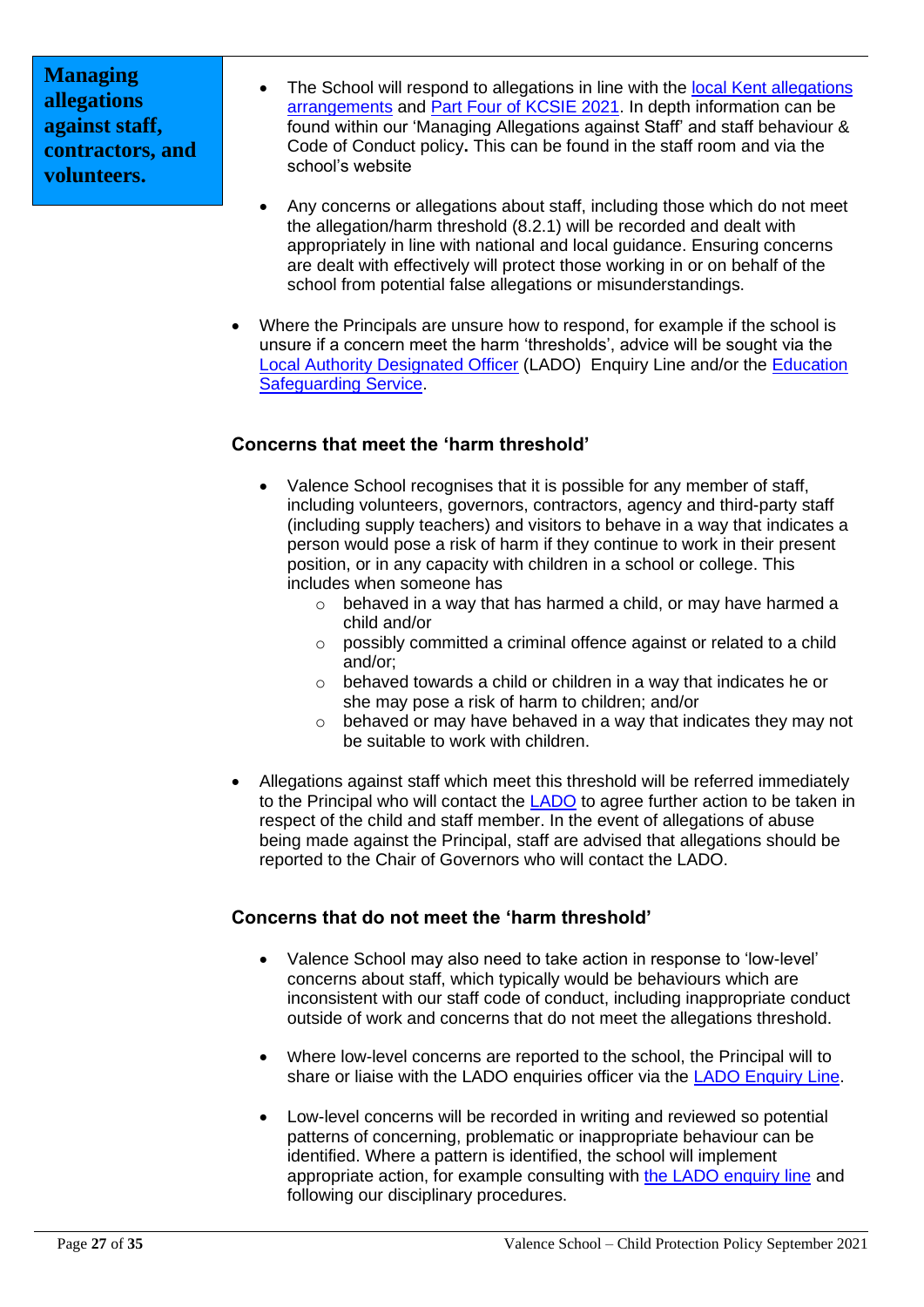| <b>Whistleblowing</b><br><b>&amp; Safe Culture</b> | As part of our approach to safeguarding, the school has created and<br>$\bullet$<br>embedded a culture of openness, trust and transparency in which our<br>values and expected behaviour (as set out in our staff behaviour policy &<br>code of conduct) are constantly lived, monitored and reinforced by all staff<br>(including supply teachers, volunteers and contractors) and where all<br>concerns are dealt with promptly and appropriately.                                                                                                                                                                                                                                                   |
|----------------------------------------------------|--------------------------------------------------------------------------------------------------------------------------------------------------------------------------------------------------------------------------------------------------------------------------------------------------------------------------------------------------------------------------------------------------------------------------------------------------------------------------------------------------------------------------------------------------------------------------------------------------------------------------------------------------------------------------------------------------------|
|                                                    | All staff and volunteers should feel able to raise any concerns about poor or<br>unsafe practice and potential failures in the school's safeguarding practice.<br>The leadership team of the school takes all concerns or allegations<br>received seriously.                                                                                                                                                                                                                                                                                                                                                                                                                                           |
|                                                    | All members of staff are made aware of the school's Whistleblowing<br>procedure (as displayed in the staff room and available via the school's<br>website). It is a disciplinary offence not to report concerns about the<br>conduct of a colleague that could place a child at risk.                                                                                                                                                                                                                                                                                                                                                                                                                  |
|                                                    | Staff can access the NSPCC whistleblowing helpline if they do not feel able<br>to raise concerns regarding child protection failures internally. Staff can call<br>0800 028 0285 (8:00 AM to 8:00 PM Monday to Friday) or email<br>help@nspcc.org.uk.                                                                                                                                                                                                                                                                                                                                                                                                                                                  |
|                                                    | Valence School has a legal duty to refer to the Disclosure and Barring<br>Service (DBS) anyone who has harmed, or poses a risk of harm, to a child,<br>or if there is reason to believe the member of staff has committed one of a<br>number of listed offences, and who has been removed from working (paid<br>or unpaid) in regulated activity or would have been removed had they not<br>left. The DBS will consider whether to bar the person.<br>If these circumstances arise in relation to a member of staff at our<br>$\circ$<br>school, a referral will be made as soon as possible after the<br>resignation or removal of the individual in accordance with advice<br>from the <b>LADO</b> . |
| <b>Opportunities to</b><br>teach<br>safeguarding   | Valence School will ensure that children are taught about safeguarding,<br>including online safety, as part of providing a broad and balanced curriculum.<br>This will include covering relevant issues through Relationships Education<br>(Years 1-6) and Relationships and Sex Education (Years 7-14) as well Health<br>Education.                                                                                                                                                                                                                                                                                                                                                                   |
|                                                    | We recognise that schools play an essential role in helping children to<br>understand and identify the parameters of what is appropriate child and adult<br>behaviour, what is 'safe', to recognise when they and others close to them are<br>not safe, and how to seek advice and support when they are concerned. Our<br>curriculum provides opportunities for increasing self-awareness, self-esteem,<br>social and emotional understanding, assertiveness and decision making so that<br>learners have a range of age appropriate contacts and strategies to ensure<br>their own protection and that of others.                                                                                    |
|                                                    | Valence School implements a tailored approach to the curriculum based on our<br>Learning Pathways. In addition, the school recognises that a generic approach<br>may not be appropriate for all children, and a more personalised or<br>contextualised approach is required for more vulnerable children, or children<br>who have experienced abuse.                                                                                                                                                                                                                                                                                                                                                   |
|                                                    | The arrangements within our school supports children to talk to a range of staff.<br>٠<br>Children will be listened to and heard, and their concerns will be taken<br>seriously and acted upon as appropriate.                                                                                                                                                                                                                                                                                                                                                                                                                                                                                         |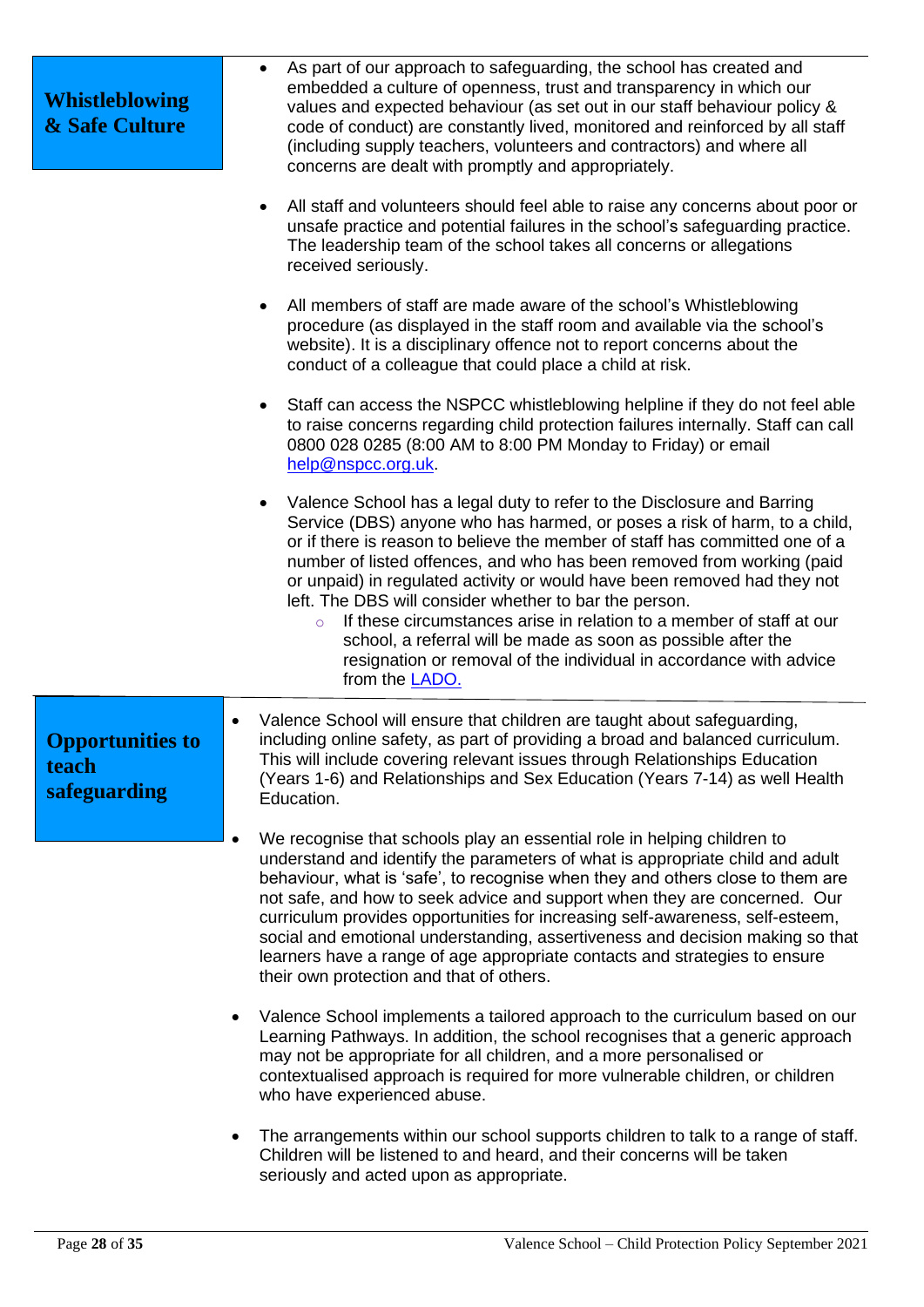| <b>Physical Safety -</b><br><b>Use of</b><br>'reasonable force' | There may be circumstances when it is appropriate for staff to use reasonable<br>force in order to safeguard children from harm. Further information regarding<br>our approach and expectations can be found in our Behaviour policy.                                                                                                                                                                                                                                                                                                                                                                                                                                                                                                                                                                                                                                                                                                                                      |  |
|-----------------------------------------------------------------|----------------------------------------------------------------------------------------------------------------------------------------------------------------------------------------------------------------------------------------------------------------------------------------------------------------------------------------------------------------------------------------------------------------------------------------------------------------------------------------------------------------------------------------------------------------------------------------------------------------------------------------------------------------------------------------------------------------------------------------------------------------------------------------------------------------------------------------------------------------------------------------------------------------------------------------------------------------------------|--|
| <b>Site Security</b>                                            | All members of staff have a responsibility for maintaining awareness of<br>buildings and grounds security and for reporting any concerns.<br>Appropriate checks will be undertaken in respect of visitors and volunteers to<br>the school, as outlined within national guidance. Visitors will be expected to,<br>sign in and out via Reception and to display a visitor's badge whilst on site.<br>Staff and visitors will be expected to adhere to any safety arrangements<br>implemented in relation to Covid-19 restrictions.<br>Any individual who is not known or identifiable on site should be challenged for<br>clarification and reassurance.<br>The school will not accept the behaviour of any individual (parent or other) that<br>threatens school security or leads others (child or adult) to feel unsafe. Such<br>behaviour will be treated as a serious concern and may result in a decision to<br>refuse access for that individual to the school site. |  |
| <b>Use of premises</b><br>by other<br>organisations             | Where services or activities are provided separately by another body using the<br>school facilities/premises, the Principal and governing body will seek written<br>assurance that the organisation concerned has appropriate policies and<br>procedures in place regarding safeguarding children and child protection, and<br>that relevant safeguarding checks have been made in respect of staff and<br>volunteers. If this assurance is not achieved, an application to use premises<br>will be refused.<br>Safequiarding requirements will be included in any transfer of control                                                                                                                                                                                                                                                                                                                                                                                     |  |

• Safeguarding requirements will be included in any transfer of control agreement (i.e. lease or hire agreement), as a condition of use and occupation of the premises. Failure to comply with this will lead to termination of the agreement.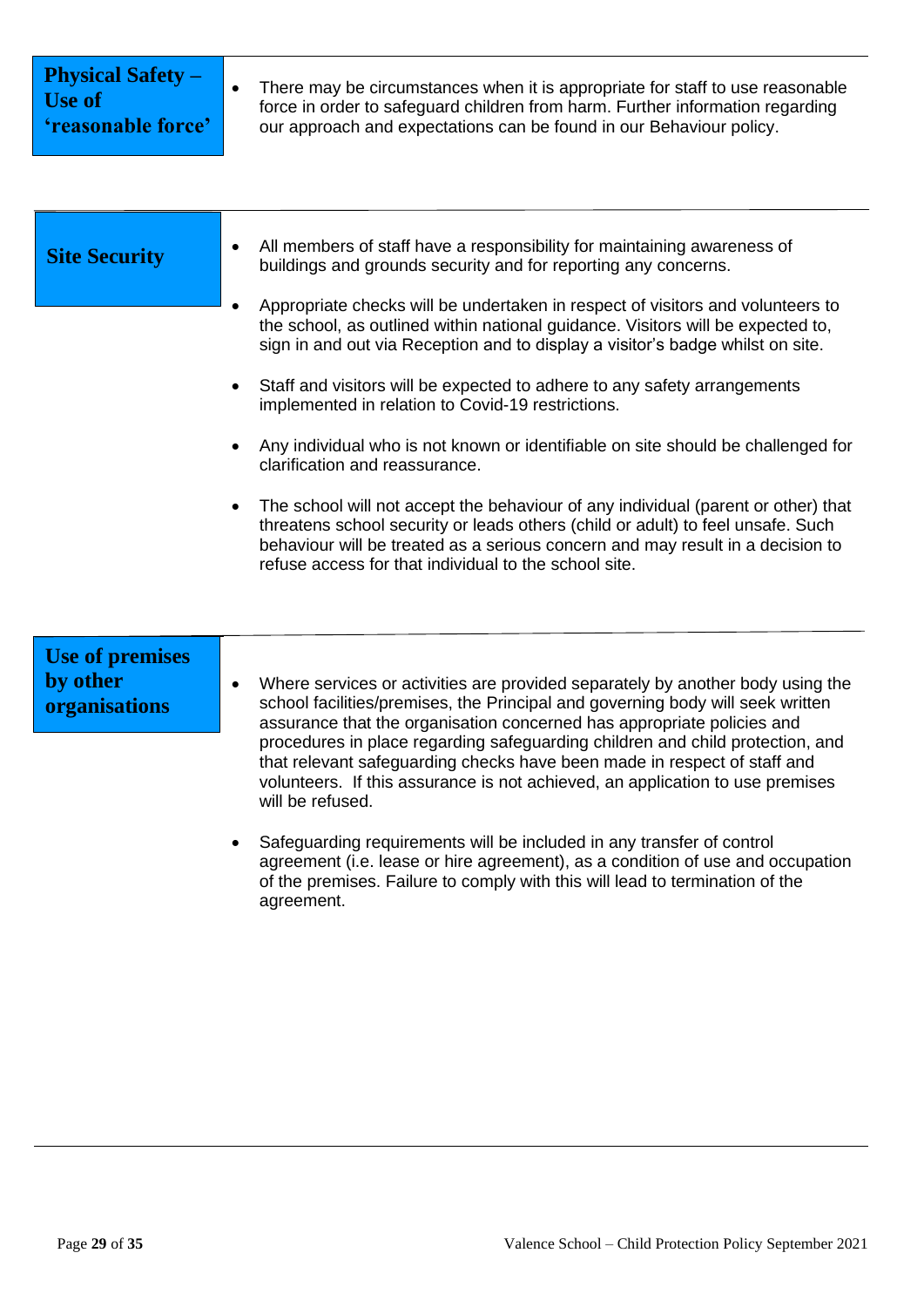**Local Support** All members of staff in Valence School are made aware of the local support available.

- **Education Safeguarding Service**  o **Area Safeguarding Advisor** 
	- **Intips://www.theeducationpeople.org/our**[expertise/safeguarding/safeguarding-contacts/](https://www.theeducationpeople.org/our-expertise/safeguarding/safeguarding-contacts/)
	- Tel 03000 412 445
	- o **Online Safety in the Education Safeguarding Service**
		- 03000 415797
		- **Esafetyofficer@theeducationpeople.org** (non-urgent issues only)
- **LADO Service**
	- o Telephone: 03000 410888
	- o Email: [kentchildrenslado@kent.gov.uk](mailto:kentchildrenslado@kent.gov.uk)
- **Integrated Children's Services** 
	- o Front door: 03000 411111
	- o Out of Hours Number: 03000 419191
- **Kent Police** 
	- $\circ$  101 or 999 if there is an immediate risk of harm
- **Kent Safeguarding Children Multi-Agency Partnership (KSCMP)** 
	- o [kscmp@kent.gov.uk](mailto:kscmp@kent.gov.uk)
	- $O$  03000 421126
- **Adult Safeguarding**

.

o Adult Social Care via 03000 41 61 61 (text relay 18001 03000 41 61 61) or email [social.services@kent.gov.uk](mailto:social.services@kent.gov.uk)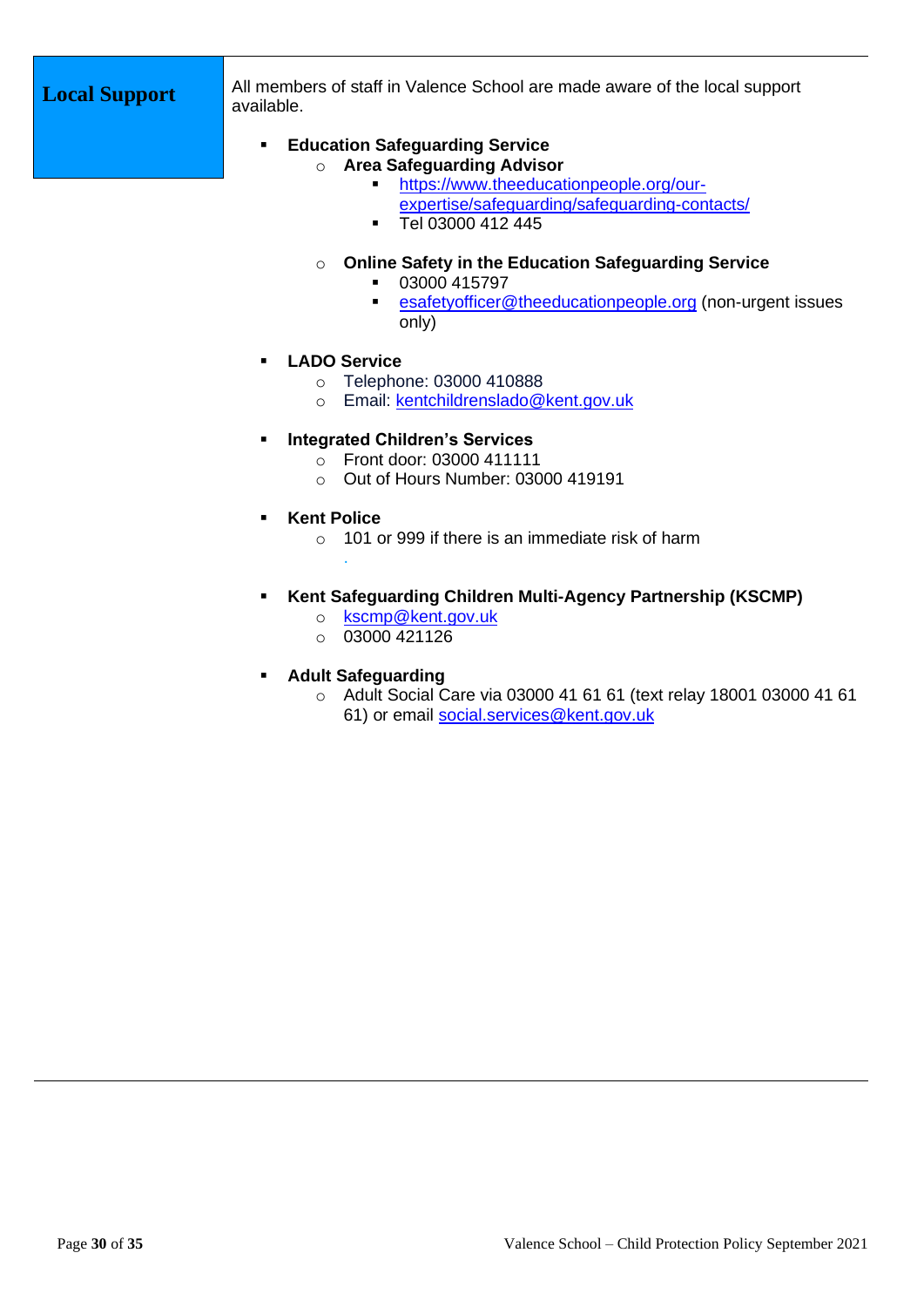# **Appendix 1: Categories of Abuse**

**All staff should be aware that abuse, neglect, and safeguarding issues are rarely standalone events that can be covered by one definition or label. In most cases multiple issues will overlap with one another.**

**Abuse:** a form of maltreatment of a child. Somebody may abuse or neglect a child by inflicting harm, or by failing to act to prevent harm. They may be abused by an adult or adults or another child or children. It should be noted that abuse can be carried out both on and offline and be perpetrated by men, women, and children.

**Sexual abuse:** involves forcing or enticing a child or young person to take part in sexual activities, not necessarily involving a high level of violence, whether or not the child is aware of what is happening. The activities may involve physical contact, including assault by penetration (for example rape or oral sex) or non-penetrative acts such as masturbation, kissing, rubbing, and touching outside of clothing. They may also include non-contact activities, such as involving children in looking at, or in the production of, sexual images, watching sexual activities, encouraging children to behave in sexually inappropriate ways, or grooming a child in preparation for abuse (including via the internet). Sexual abuse is not solely perpetrated by adult males. Women can also commit acts of sexual abuse, as can other children.

### **Signs that MAY INDICATE Sexual Abuse**

- Sudden changes in behaviour and performance
- Displays of affection which are sexual and age inappropriate
- Self-harm, self-mutilation or attempts at suicide
- Alluding to secrets which they cannot reveal
- Tendency to cling or need constant reassurance
- Regression to younger behaviour for example thumb sucking, playing with discarded toys, acting like a baby
- Distrust of familiar adults e.g. anxiety of being left with relatives, a childminder or lodger
- Unexplained gifts or money
- Depression and withdrawal
- Fear of undressing for PE
- Sexually transmitted disease
- Fire setting

**Physical abuse**: a form of abuse which may involve hitting, shaking, throwing, poisoning, burning or scalding, drowning, suffocating or otherwise causing physical harm to a child. Physical harm may also be caused when a parent or carer fabricates the symptoms of, or deliberately induces, illness in a child.

### **Signs that MAY INDICATE physical abuse**

- Bruises and abrasions around the face
- Damage or injury around the mouth
- Bi-lateral injuries such as two bruised eyes
- Bruising to soft area of the face such as the cheeks
- Fingertip bruising to the front or back of torso
- **Bite marks**
- Burns or scalds (unusual patterns and spread of injuries)
- Deep contact burns such as cigarette burns
- Injuries suggesting beatings (strap marks, welts)
- Covering arms and legs even when hot
- Aggressive behaviour or severe temper outbursts.
- Injuries need to be accounted for. Inadequate, inconsistent, or excessively plausible explanations or a delay in seeking treatment should signal concern.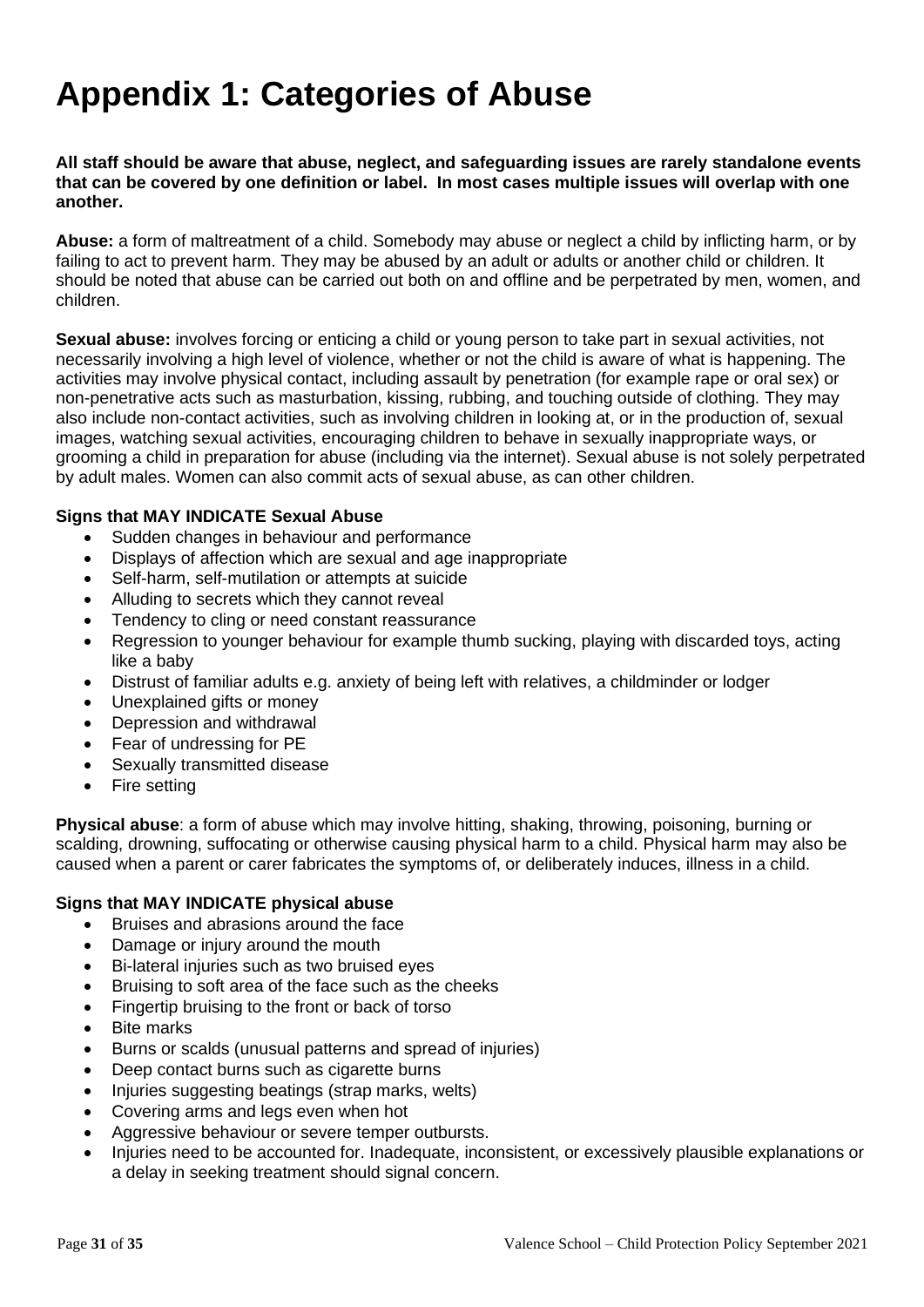**Emotional abuse:** the persistent emotional maltreatment of a child such as to cause severe and adverse effects on the child's emotional development. It may involve conveying to a child that they are worthless or unloved, inadequate, or valued only insofar as they meet the needs of another person. It may include not giving the child opportunities to express their views, deliberately silencing them or 'making fun' of what they say or how they communicate. It may feature age or developmentally inappropriate expectations being imposed on children. These may include interactions that are beyond a child's developmental capability as well as overprotection and limitation of exploration and learning, or preventing the child participating in normal social interaction. It may involve seeing or hearing the ill-treatment of another. It may involve serious bullying (including cyberbullying), causing children frequently to feel frightened or in danger, or the exploitation or corruption of children. Some level of emotional abuse is involved in all types of maltreatment of a child, although it may occur alone.

## **Signs that MAY INDICATE emotional abuse**

- Over reaction to mistakes
- Lack of self-confidence/esteem
- Sudden speech disorders
- Self-harming
- Eating Disorders
- Extremes of passivity and/or aggression
- Compulsive stealing
- Drug, alcohol, solvent abuse
- Fear of parents being contacted
- Unwillingness or inability to play
- Excessive need for approval, attention, and affection

**Neglect:** the persistent failure to meet a child's basic physical and/or psychological needs, likely to result in the serious impairment of the child's health or development. Neglect may occur during pregnancy as a result of maternal substance abuse. Once a child is born, neglect may involve a parent or carer failing to: provide adequate food, clothing, and shelter (including exclusion from home or abandonment); protect a child from physical and emotional harm or danger; ensure adequate supervision (including the use of inadequate care-givers); or ensure access to appropriate medical care or treatment. It may also include neglect of, or unresponsiveness to, a child's basic emotional needs.

### **Signs that MAY INDICATE neglect.**

- Constant hunger
- Poor personal hygiene
- Constant tiredness
- Inadequate clothing
- Frequent lateness or non-attendance
- Untreated medical problems
- Poor relationship with peers
- Compulsive stealing and scavenging
- Rocking, hair twisting and thumb sucking
- Running away
- Loss of weight or being constantly underweight
- Low self esteem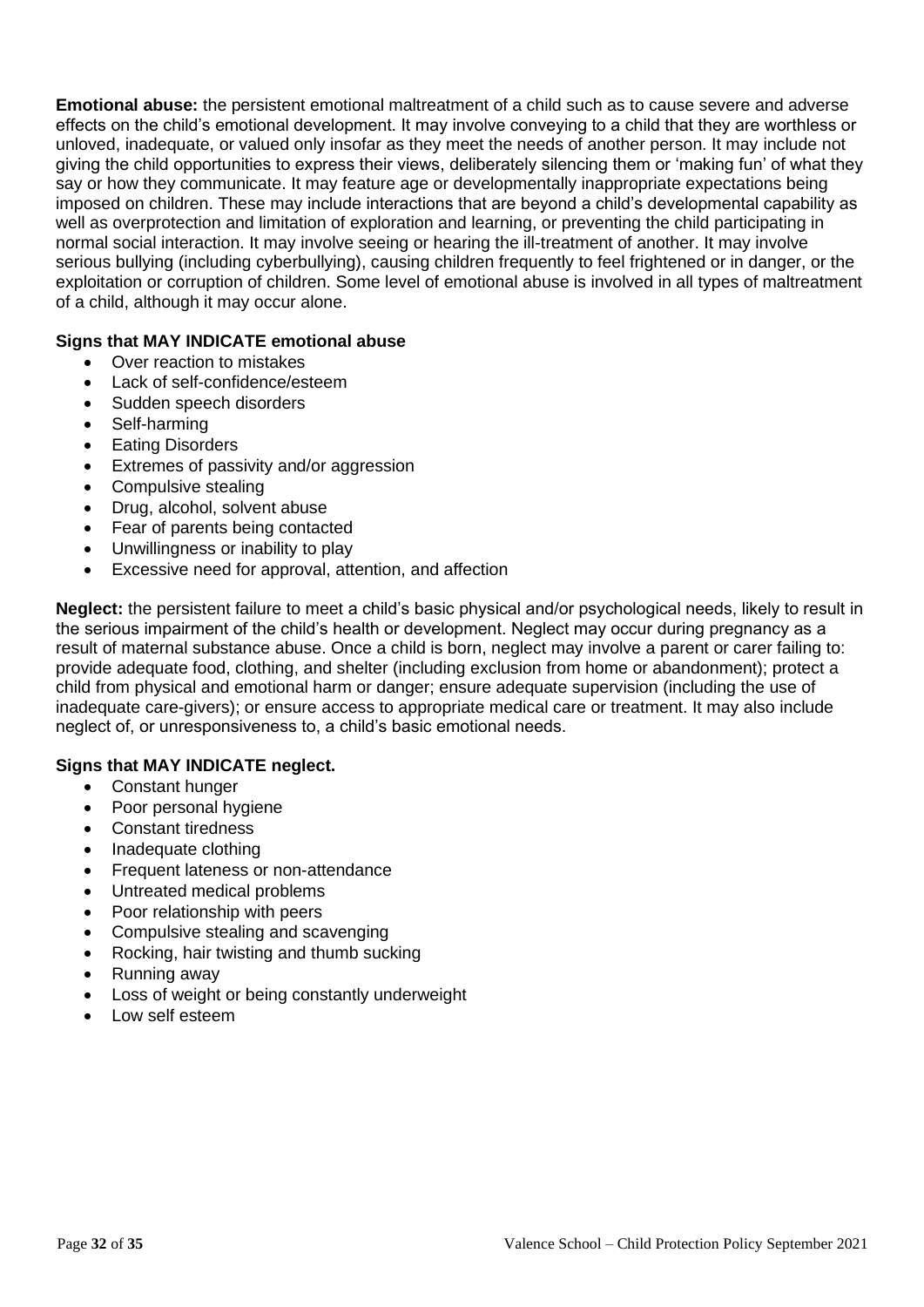# **Appendix 2: Support Organisations**

## **NSPCC 'Report Abuse in Education' Helpline**

• [0800 136 663](tel:0800%20136%20663) or [help@nspcc.org.uk](mailto:help@nspcc.org.uk)

### **National Organisations**

- NSPCC: [www.nspcc.org.uk](http://www.nspcc.org.uk/)
- Barnardo's: [www.barnardos.org.uk](http://www.barnardos.org.uk/)
- Action for Children: [www.actionforchildren.org.uk](http://www.actionforchildren.org.uk/)
- Children's Society: [www.childrenssociety.org.uk](http://www.childrenssociety.org.uk/)

### **Support for Staff**

- Education Support Partnership: [www.educationsupportpartnership.org.uk](http://www.educationsupportpartnership.org.uk/)
- Professional Online Safety Helpline: [www.saferinternet.org.uk/helpline](http://www.saferinternet.org.uk/helpline)

### **Support for Learners**

- ChildLine: [www.childline.org.uk](http://www.childline.org.uk/)
- Papyrus: [www.papyrus-uk.org](http://www.papyrus-uk.org/)
- The Mix: [www.themix.org.uk](http://www.themix.org.uk/)
- Shout: [www.giveusashout.org](http://www.giveusashout.org/)
- Fearless: [www.fearless.org](http://www.fearless.org/)
- Victim Support: [www.victimsupport.org.uk](http://www.victimsupport.org.uk/)

### **Support for Adults**

- Family Lives: [www.familylives.org.uk](http://www.familylives.org.uk/)
- Crime Stoppers: [www.crimestoppers-uk.org](http://www.crimestoppers-uk.org/)
- Victim Support: [www.victimsupport.org.uk](http://www.victimsupport.org.uk/)
- The Samaritans: [www.samaritans.org](http://www.samaritans.org/)
- NAPAC (National Association for People Abused in Childhood): www.napac.org.uk
- MOSAC: [www.mosac.org.uk](http://www.mosac.org.uk/)
- Action Fraud: [www.actionfraud.police.uk](http://www.actionfraud.police.uk/)
- Shout: [www.giveusashout.org](http://www.giveusashout.org/)
- Advice now: www.advicenow.org.uk

### **Support for Learning Disabilities**

- Respond: [www.respond.org.uk](http://www.respond.org.uk/)
- Mencap: [www.mencap.org.uk](http://www.mencap.org.uk/)
- Council for Disabled Children: [https://councilfordisabledchildren.org.uk](https://councilfordisabledchildren.org.uk/)

### **Contextual Safeguarding Network**

• <https://contextualsafeguarding.org.uk/>

### **Kent Resilience Hub**

• <https://kentresiliencehub.org.uk/>

### **Substance Misuse**

- We are with you (formerly Addaction): [www.wearewithyou.org.uk/services/kent-for-young-people/](http://www.wearewithyou.org.uk/services/kent-for-young-people/)
- Talk to Frank: [www.talktofrank.com](http://www.talktofrank.com/)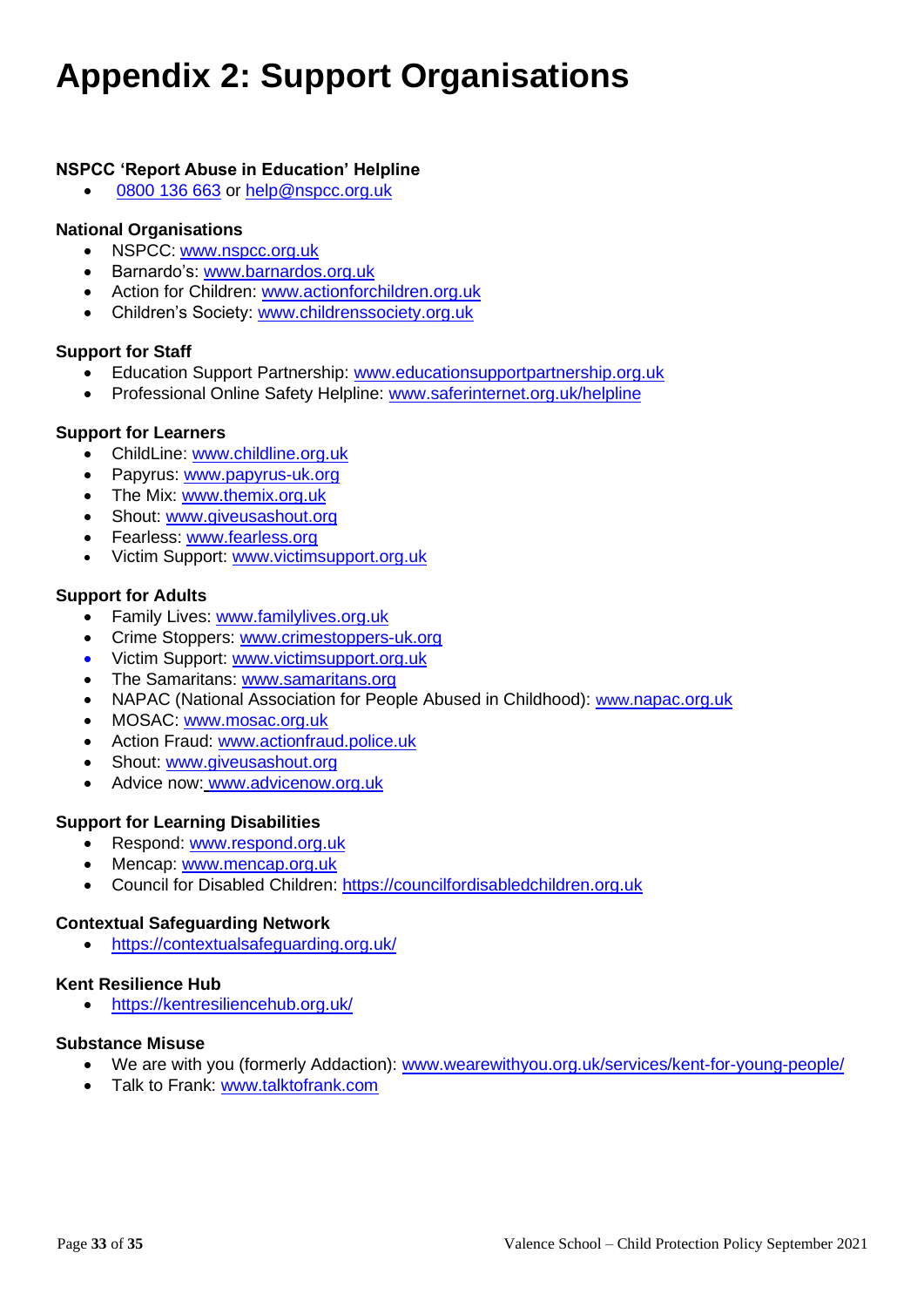## **Domestic Abuse**

- Domestic abuse services: [www.domesticabuseservices.org.uk](http://www.domesticabuseservices.org.uk/)
- Refuge: [www.refuge.org.uk](http://www.refuge.org.uk/)
- Women's Aid: [www.womensaid.org.uk](http://www.womensaid.org.uk/)
- Men's Advice Line: [www.mensadviceline.org.uk](http://www.mensadviceline.org.uk/)
- Mankind: [www.mankindcounselling.org.uk](http://www.mankindcounselling.org.uk/)
- National Domestic Abuse Helpline: [www.nationaldahelpline.org.uk](http://www.nationaldahelpline.org.uk/)
- Respect Phoneline: [https://respectphoneline.org.uk](https://respectphoneline.org.uk/)

## **Criminal and Sexual Exploitation**

- National Crime Agency: [www.nationalcrimeagency.gov.uk/who-we-are](http://www.nationalcrimeagency.gov.uk/who-we-are)
- It's not okay: [www.itsnotokay.co.uk](http://www.itsnotokay.co.uk/)
- NWG Network: [www.nwgnetwork.org](http://www.nwgnetwork.org/)

### **Honour Based Abuse**

- Forced Marriage Unit: [www.gov.uk/guidance/forced-marriage](http://www.gov.uk/guidance/forced-marriage)
- FGM Factsheet: [https://assets.publishing.service.gov.uk/government/uploads/system/uploads/attachment\\_data/file/4](https://assets.publishing.service.gov.uk/government/uploads/system/uploads/attachment_data/file/496415/6_1639_HO_SP_FGM_mandatory_reporting_Fact_sheet_Web.pdf) [96415/6\\_1639\\_HO\\_SP\\_FGM\\_mandatory\\_reporting\\_Fact\\_sheet\\_Web.pdf](https://assets.publishing.service.gov.uk/government/uploads/system/uploads/attachment_data/file/496415/6_1639_HO_SP_FGM_mandatory_reporting_Fact_sheet_Web.pdf)
- Mandatory reporting of female genital mutilation: procedural information: [www.gov.uk/government/publications/mandatory-reporting-of-female-genital-mutilation-procedural](http://www.gov.uk/government/publications/mandatory-reporting-of-female-genital-mutilation-procedural-information)[information](http://www.gov.uk/government/publications/mandatory-reporting-of-female-genital-mutilation-procedural-information)

### **Peer on Peer abuse, including bullying, sexual violence and harassment**

- Rape Crisis: [https://rapecrisis.org.uk](https://rapecrisis.org.uk/)
- Brook: [www.brook.org.uk](http://www.brook.org.uk/)
- Disrespect Nobody: [www.disrespectnobody.co.uk](http://www.disrespectnobody.co.uk/)
- Upskirting know your rights: [www.gov.uk/government/news/upskirting-know-your-rights](http://www.gov.uk/government/news/upskirting-know-your-rights)
- Lucy Faithfull Foundation: [www.lucyfaithfull.org.uk](http://www.lucyfaithfull.org.uk/)
- Stop it Now! [www.stopitnow.org.uk](http://www.stopitnow.org.uk/)
- Parents Protect: [www.parentsprotect.co.uk](http://www.parentsprotect.co.uk/)
- Anti-Bullying Alliance: [www.anti-bullyingalliance.org.uk](http://www.anti-bullyingalliance.org.uk/)
- Diana Award: [www.antibullyingpro.com/](http://www.antibullyingpro.com/)
- Bullying UK: [www.bullying.co.uk](http://www.bullying.co.uk/)
- Kidscape: [www.kidscape.org.uk](http://www.kidscape.org.uk/)

# **Online Safety**

- CEOP: [www.ceop.police.uk](http://www.ceop.police.uk/)
- Internet Watch Foundation (IWF): [www.iwf.org.uk](http://www.iwf.org.uk/)
- Think U Know: [www.thinkuknow.co.uk](http://www.thinkuknow.co.uk/)
- Childnet: [www.childnet.com](http://www.childnet.com/)
- UK Safer Internet Centre: [www.saferinternet.org.uk](http://www.saferinternet.org.uk/)
- Report Harmful Content: [https://reportharmfulcontent.com](https://reportharmfulcontent.com/)
- Marie Collins Foundation: [www.mariecollinsfoundation.org.uk](http://www.mariecollinsfoundation.org.uk/)
- Internet Matters: [www.internetmatters.org](http://www.internetmatters.org/)
- NSPCC: [www.nspcc.org.uk/onlinesafety](http://www.nspcc.org.uk/onlinesafety) and [www.net-aware.org.uk](http://www.net-aware.org.uk/)
- Get Safe Online: [www.getsafeonline.org](https://www.getsafeonline.org/)
- Parents Protect: [www.parentsprotect.co.uk](http://www.parentsprotect.co.uk/)
- Cyber Choices: [https://nationalcrimeagency.gov.uk/what-we-do/crime-threats/cyber](https://nationalcrimeagency.gov.uk/what-we-do/crime-threats/cyber-crime/cyberchoices)[crime/cyberchoices](https://nationalcrimeagency.gov.uk/what-we-do/crime-threats/cyber-crime/cyberchoices)
- National Cyber Security Centre (NCSC): [www.ncsc.gov.uk](http://www.ncsc.gov.uk/)